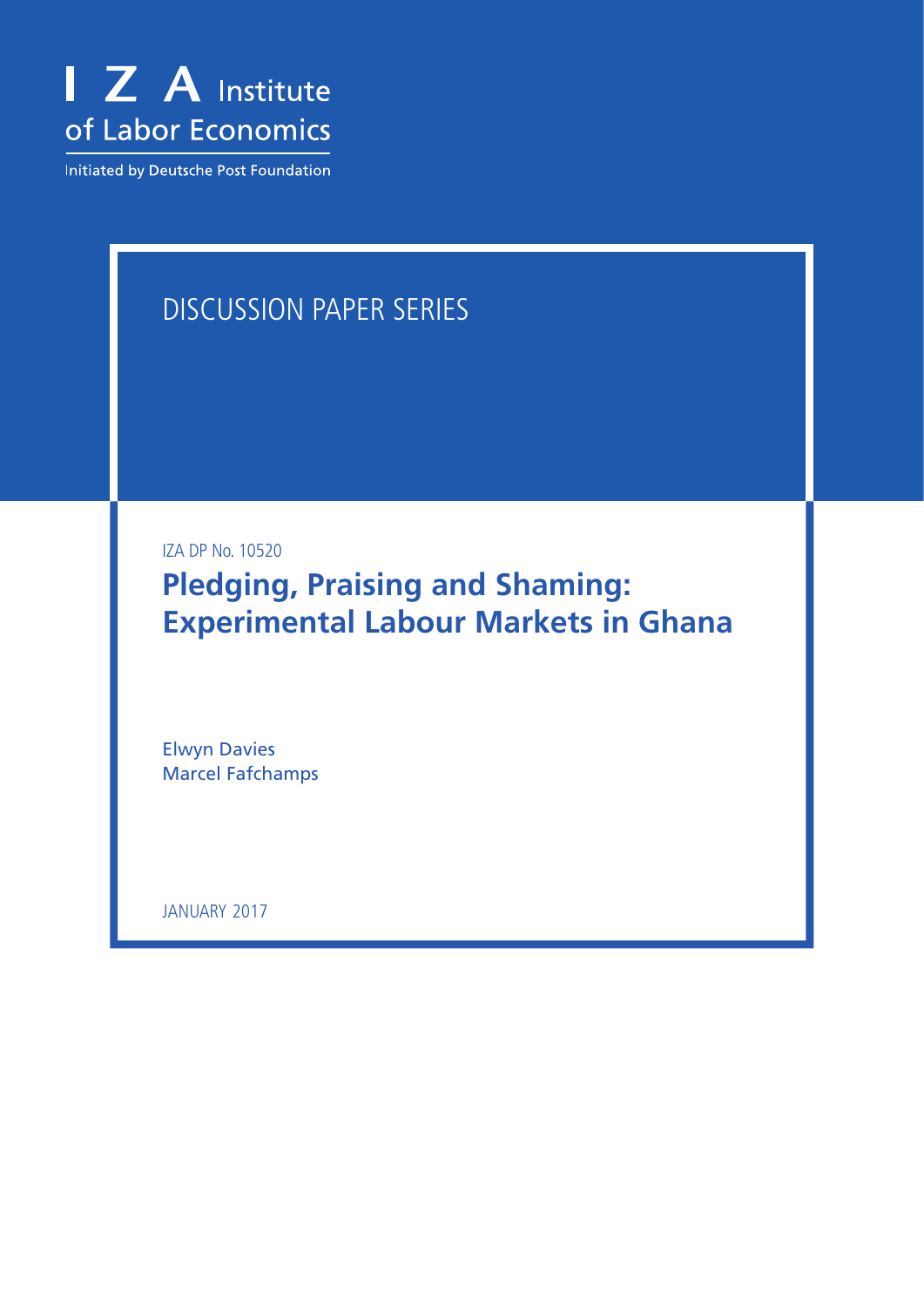

Initiated by Deutsche Post Foundation

# Discussion Paper Series

IZA DP No. 10520

**Pledging, Praising and Shaming: Experimental Labour Markets in Ghana**

**Elwyn Davies** *University of Oxford*

**Marcel Fafchamps** *Stanford University and IZA*

january 2017

Any opinions expressed in this paper are those of the author(s) and not those of IZA. Research published in this series may include views on policy, but IZA takes no institutional policy positions. The IZA research network is committed to the IZA Guiding Principles of Research Integrity.

The IZA Institute of Labor Economics is an independent economic research institute that conducts research in labor economics and offers evidence-based policy advice on labor market issues. Supported by the Deutsche Post Foundation, IZA runs the world's largest network of economists, whose research aims to provide answers to the global labor market challenges of our time. Our key objective is to build bridges between academic research, policymakers and society.

IZA Discussion Papers often represent preliminary work and are circulated to encourage discussion. Citation of such a paper should account for its provisional character. A revised version may be available directly from the author.

| IZA - Institute of Labor Economics                 |                                                      |             |  |  |  |  |  |
|----------------------------------------------------|------------------------------------------------------|-------------|--|--|--|--|--|
| Schaumburg-Lippe-Straße 5–9<br>53113 Bonn, Germany | Phone: +49-228-3894-0<br>Email: publications@iza.org | www.iza.org |  |  |  |  |  |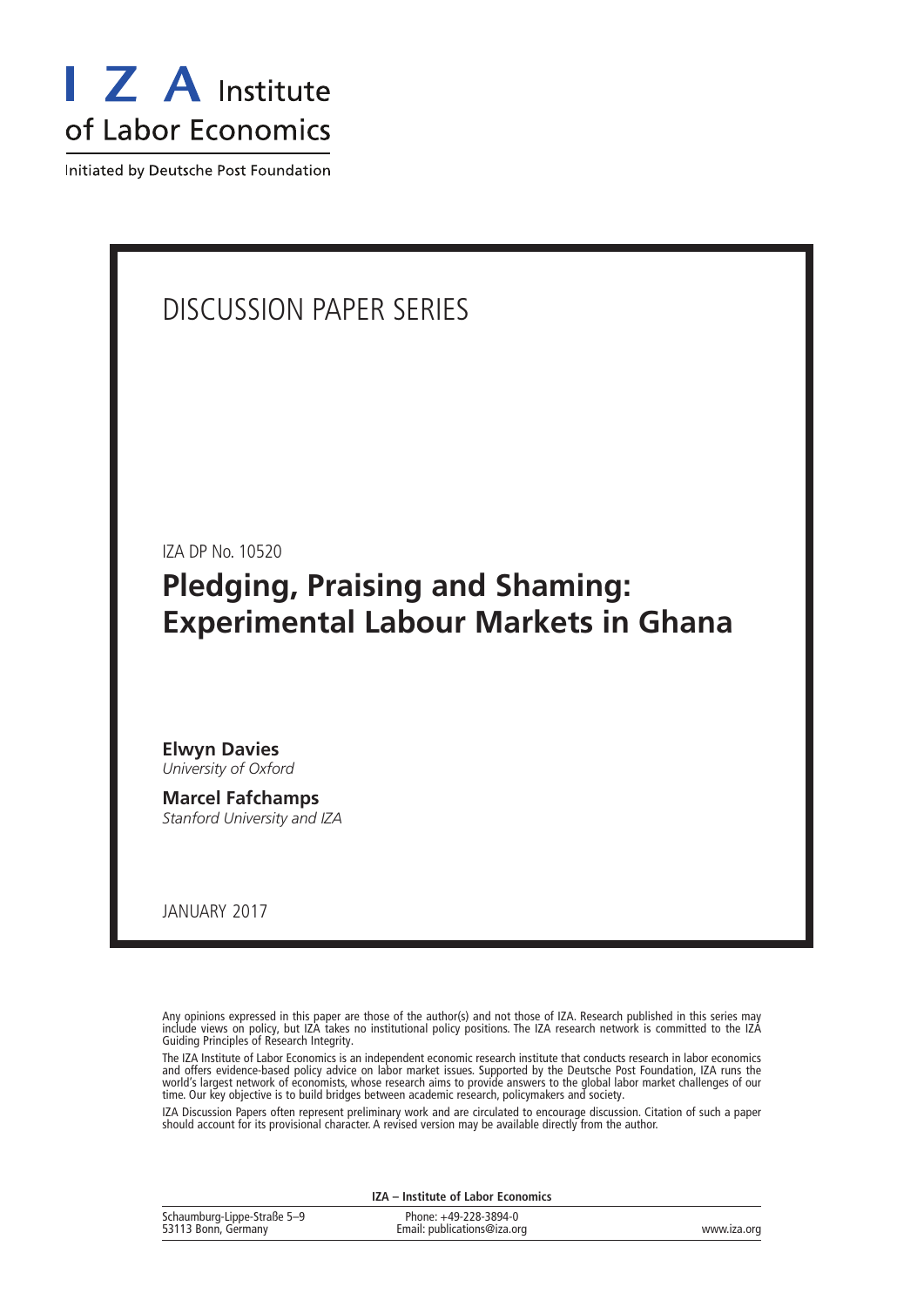# **ABSTRACT**

# **Pledging, Praising and Shaming: Experimental Labour Markets in Ghana\***

Firm surveys have shown that labour management in developing countries is often problematic. Earlier experimental research (Davies & Fafchamps, 2017) has shown that managers in Ghana are reluctant to use monetary incentives to motivate workers. This paper presents the results from a gift-exchange game experiment in Ghana in which the worker can make a promise to the employer before a contract is offered (ex ante communication) and in which the employer can send negative or positive feedback to the worker after the worker has chosen effort (ex post communication). The results indicate that feedback can help sustain cooperate behaviour (high effort provision), but only if the wage offered is high enough. Feedback reinforces reciprocity concerns on the behalf of the worker. In particular positive messages (praising) leads to higher effort provision, no significant relation between negative feedback and effort can be found. Promises are related to higher effort, but do not necessarily lead to higher wages.

| <b>JEL Classification:</b> | C71, D2, D86, E24, O16                                      |
|----------------------------|-------------------------------------------------------------|
| Keywords:                  | worker incentives, gift exchange, effort, worker criticism, |
|                            | communication                                               |

## **Corresponding author:**

Marcel Fafchamps Freeman Spogli Institute for International Studies Stanford University Encina Hall Room E113 616 Serra St Stanford, CA 94305-6044 USA E-mail: fafchamp@stanford.edu

<sup>\*</sup> This document is an output from research funding by the UK Department for International Development (DFID) as part of the iiG, a research programme to study how to improve institutions for pro-poor growth in Africa and South-Asia. The views expressed are not necessarily those of DFID. These experimental sessions are part of a wider study on Ghanaian entrepreneurship. Funding from the Economic and Social Research Council (ESRC) is gratefully acknowledged. Many thanks to Martin Černý , Ibrahim Lawal Musah, Anna Consomer, Dan Kumi Ntow, Eric Agyekum and Marzu Abdulai for excellent research assistance. Also thanks to Václav Těhle, Andrew Kerr and Denise Gray for helping out during earlier sessions of this experiment. Furthermore, we would like to thank Moses Awoonor-Williams for his role in helping out with the logistical matters. We would like to thank Johannes Abeler, Stefano Caria, Ritam Chaurey, Catharine Eckel, Simon Quinn, Hannah Uckat, Sébastien Walker and the participants of the Oxford Firms & Development seminar (2014), the Oxford Post-doc & DPhil Seminar (2014), the Cambridge Summer School on Social Economics (2014), the PODER Sumer School on Behaviour Economics in Development (Cape Town 2014), the Oxford Development Workshop (Oxford 2014), the NEUDC Conference (Boston 2014), the EUDN PhD Workshop (Hannover 2014) and the SEEDEC Conference (Bergen 2014) for helpful comments and suggestions.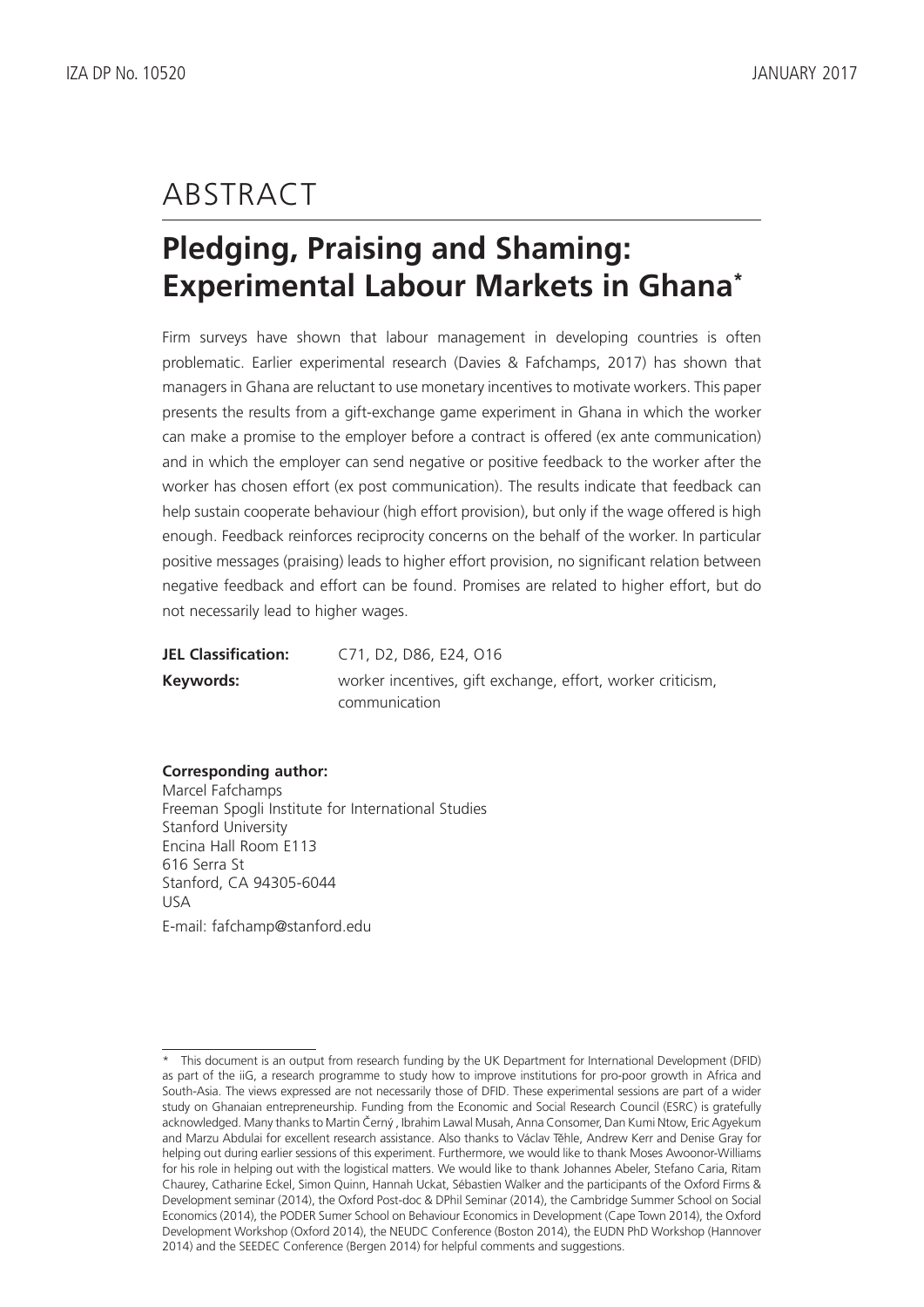# **1 Introduction**

Monetary incentives, either implicit or explicit, are often seen as effective in encouraging employees to exert high effort [\(Prendergast,](#page-23-0) [1999;](#page-23-0) [Dellavigna et al.,](#page-22-0) [2016\)](#page-22-0). However, it can be questioned to what extent such incentives are effective in countries where informal employment is the norm. [Davies &](#page-22-1) [Fafchamps](#page-22-1) [\(2017\)](#page-22-1) showed that participants in a gift-exchange game were less likely to adopt wage incentives in Ghana than in the United Kingdom. Other studies have shown that monetary incentives can lead to a decrease in morale and effort, because workers dislike the implied income inequality [\(Breza](#page-22-2) [et al.,](#page-22-2) [2015,](#page-22-2) e.g.) or the negative externality they impose on others in case of relative pay incentives [\(Bandiera et al.,](#page-22-3) [2005\)](#page-22-3). In such environments, it could be more effective for employers to resort to other means of motivating their workers. A natural alternative is to motivate the worker in a different way, by for example providing feedback on their performance or to verbally agree on what level effort is put in, by for example letting the worker make a promise. Lab experiments have shown that promises ex ante [\(Charness & Dufwenberg,](#page-22-4) [2006;](#page-22-4) [Vanberg,](#page-23-1) [2008\)](#page-23-1) or providing a feedback message ex post [\(Masclet](#page-23-2) [et al.,](#page-23-2) [2003\)](#page-23-2) can increase trustworthiness in a trust game.

This paper studies the use and effectiveness of feedback and promises as nonmonetary incentives in labour relationships in Ghana. Employment in Ghana is characterized by a by a huge informal sector: only 20.2 percent of the country's working population is in wage employment [\(Ghana Statistical](#page-23-3) [Service,](#page-23-3) [2014\)](#page-23-3). In informal employment, contracts are rare and many of the employment conditions are established verbally. Even though labour surveys have shown that many formal and informal firms in Ghana offer bonuses [\(Barr & Serneels,](#page-22-5) [2009\)](#page-22-5), differentiating bonuses on the basis of performance is seen as controversial.<sup>[2](#page-3-0)</sup> The ineffectiveness of individual and group piece rate incentives found by [Bandiera &](#page-22-6) [Fischer](#page-22-6) [\(2013\)](#page-22-6) and the lack of usage of monetary incentives by employers in the Ghanaian experiments found by [Davies & Fafchamps](#page-22-1) [\(2017\)](#page-22-1) correspond with such a story.

The raises the question if nonmonetary social incentives could function as an alternative to monetary incentives. To test for this, we implement an amended version of the gift-exchange game [\(Fehr et al.,](#page-23-4) [1993\)](#page-23-4). In one treatment, we allow the employers to send either positive or negative feedback to the worker after the worker has exerted effort. The employer can choose from three prespecified positive feedback messages and three prespecified negative feedback messages. The employer can also choose not to send feedback. In another treatment we also allow the workers to make a promise about future effort to the employer.

<span id="page-3-0"></span><sup>&</sup>lt;sup>2</sup>Many firms choose to give the bonus to all workers. [Debrah & Mmieh](#page-22-7) [\(2009\)](#page-22-7) describe the problems a large formal insurance company in introducing a bonus system. Bonuses were initially given to everyone and workers felt entitled to receiving them. Making these bonuses dependent on performance led to protests from long-serving staff who were underperforming. The CEO eventually succumbed to the pressure after two years and cancelled the scheme.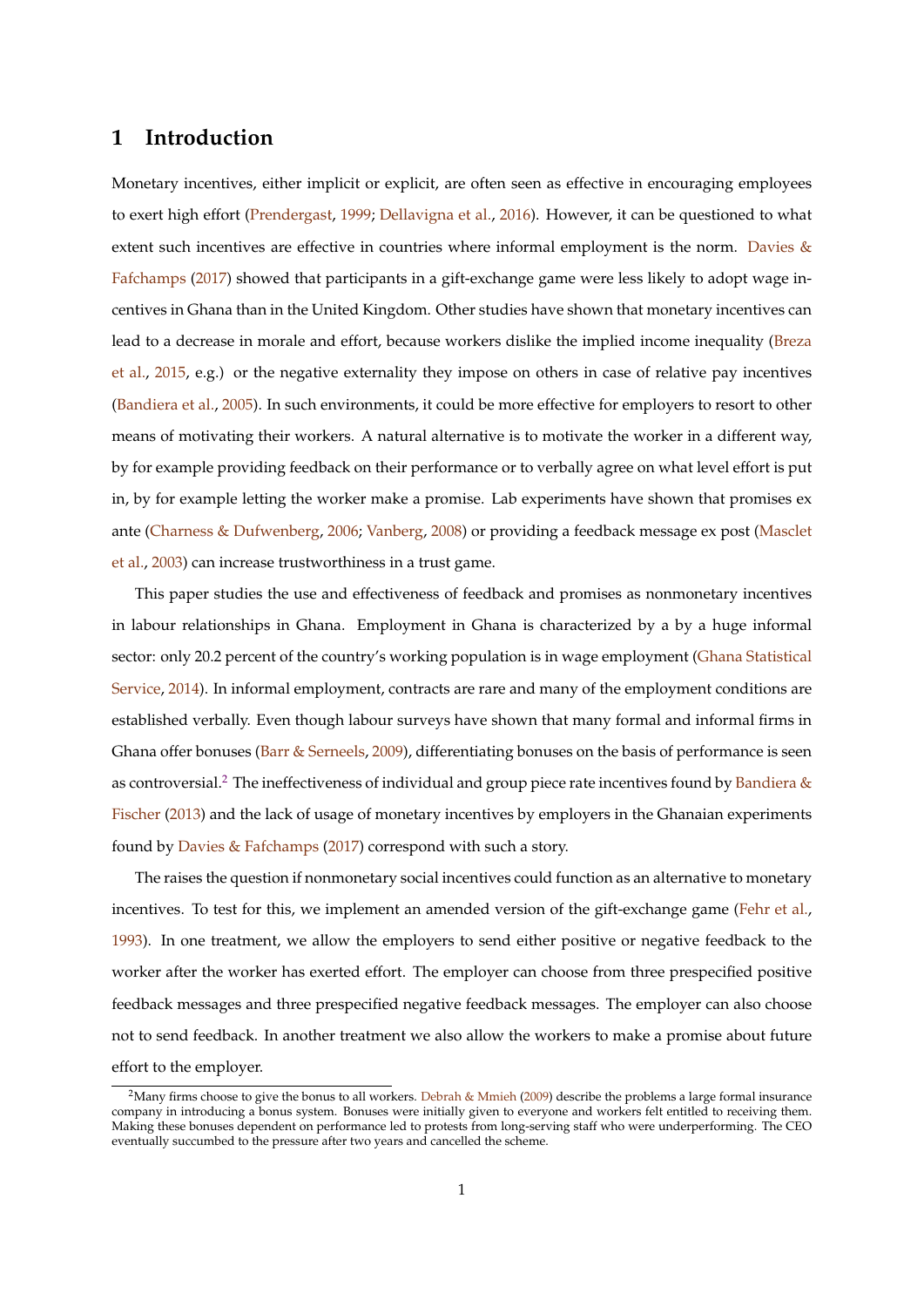Our results show that allowing for promises and feedback does not increase average effort significantly. However, allowing for feedback does increase reciprocity on behalf of the workers. In the feedback treatments workers who received a high wage are more likely to exert high effort compared to the non-feedback treatments. Furthermore, we see that in particular positive messages are related to an increase in effort. Workers who have made a promise are also significantly more likely to exert high effort, provided the wage is high enough. This suggest that the success of communication as an incentive is very much dependent on the wage that is offered.

This paper is structured as follows. Section 2 of this paper discusses related literature. Section 3 presents the experiment and the treatments. Section 4 discusses the implementation of the experiment in Ghana. Section 5 presents the results. Section 6 concludes.

# <span id="page-4-0"></span>**2 Related literature**

Our study focuses on whether positive and negative feedback as well as promises can encourage cooperation. Earlier experimental studies suggest that communication can indeed be effective in increasing trust and cooperation, but the extent of the effect is often dependent on the type of communication that the experiment allows for as well as the social distance between the players. The behavioural reasons underlying this behaviour are often explained as a preference for people to avoid guilt, a preference for consistency or concerns about social approval. However, generally, communication incentives are found to be less effective than monetary incentives. We will now discuss this in more detail.

**Promises and cheap talk** Even though promises are "cheap talk" and don't directly affect earnings, earlier studies found that they can increase cooperation. In trust game experiments that allowed for hidden actions, promises generally lead to increased levels of trusting and trustworthiness [\(Charness](#page-22-4) [& Dufwenberg,](#page-22-4) [2006,](#page-22-4) [2010;](#page-22-8) [Ismayilov & Potters,](#page-23-5) [2015\)](#page-23-5). In these games a sender can choose whether she puts the responder in a position in which the responder can make a choice that is either very beneficial or costly for the sender. With some probability the reverse choice of the responder is implemented, giving the responder some level of plausible deniability when choosing the harmful option. Promises generally improve both the level of trust and the level of trustworthiness. [Charness & Dufwenberg](#page-22-4) [\(2006\)](#page-22-4) gave responders the possibility to write a non-binding message on a piece of paper before the game. This made senders more likely to trust the responder and also responders more likely to reciprocate.

We can think of several reasons why responders might prefer to keep to their promises. The first one, as argued by Charness & Dufwenberg, is people keep promises due to an aversion to the experience of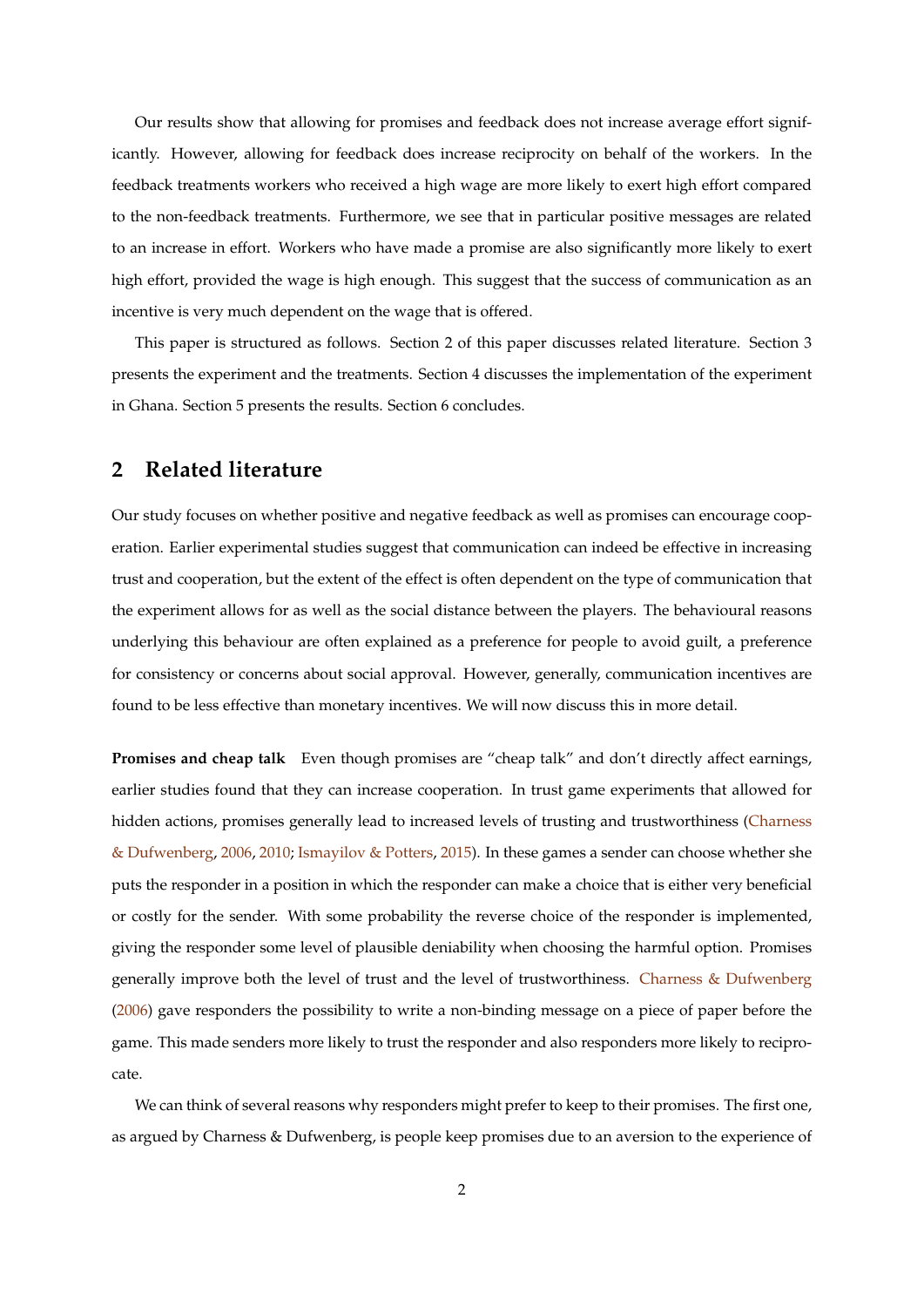guilt. They show that making a promise shifts beliefs on the other side and therefore raises expectations of what choice the responder makes. Breaking these expectations leads to a feeling of guilt that people want to avoid by not breaking their promises. Another view for the effectiveness of promises is a desire of consistency and that making a promise commits you to keeping it. [Vanberg](#page-23-1) [\(2008\)](#page-23-1) randomly swapped some of the participants in a two-sided dictator game, putting them in the shoes of someone else who had exchanged messages with another participants. Even though the other party knew that a swap was possible, they were kept in the dark whether a swap was actually made and therefore beliefs and expectations were not changed. Nevertheless, participants predominantly only kept to promises they made themselves and not to promises made by the person in whose shoes they were put. They were mainly reluctant to break expectations that they set themselves, but not the ones set by others. Vanberg argues that this provides evidence that people are keeping to their promises out of concern for consistency.

The effectiveness of promises are found to be dependent on whether communication is constrained. In our experiment we use pre-specified "canned" messages. Earlier experiments have shown that such "canned" messages (e.g. "I promise to choose Roll", where "Roll" corresponds to the responder's reciprocating choice) are generally less effective than free-form messages [\(Charness & Dufwenberg,](#page-22-8) [2010;](#page-22-8) [Brandts et al.,](#page-22-9) [2014\)](#page-22-9). Furthermore, other experiments have shown that trustworthy behaviour just does not follow from sending the message, but that it is important that the promise is received at the other side. [Ismayilov & Potters](#page-23-5) [\(2015\)](#page-23-5) show that receivers behave less trustworthy if they made a promise that was undelivered than if that promise was delivered. This could be interpreted that people do not necessarily have a preference to for consistency with respect to themselves, but they might have a preference to be perceived as consistent by the other party.

**Feedback and social approval** Positive and negative feedback gives an idea of whether the principal approves of the action of the agent after the choice has been made. Earlier studies of social approval find that this can increase contributions in a public goods game or effort in a gift-exchange game, as discussed below. Many of these studies test social approval by *revealing the identity of the participants* at the end of the experiment. Gächter  $\&$  Fehr [\(1999\)](#page-23-6) reveal the participants' identities and contributions after playing ten rounds of a public goods game and find that this increases contributions in the treatment where participants engaged in a group activity before the start of the experiment. Having a basic level of social familiarity with each other is key: the contributions in the treatment where identities are revealed but no group activity took place were not higher than in the treatment with full anonymity. [Falk et al.](#page-22-10) [\(1999\)](#page-22-10) reveal the identity of the participants in a gift-exchange game, by letting them play the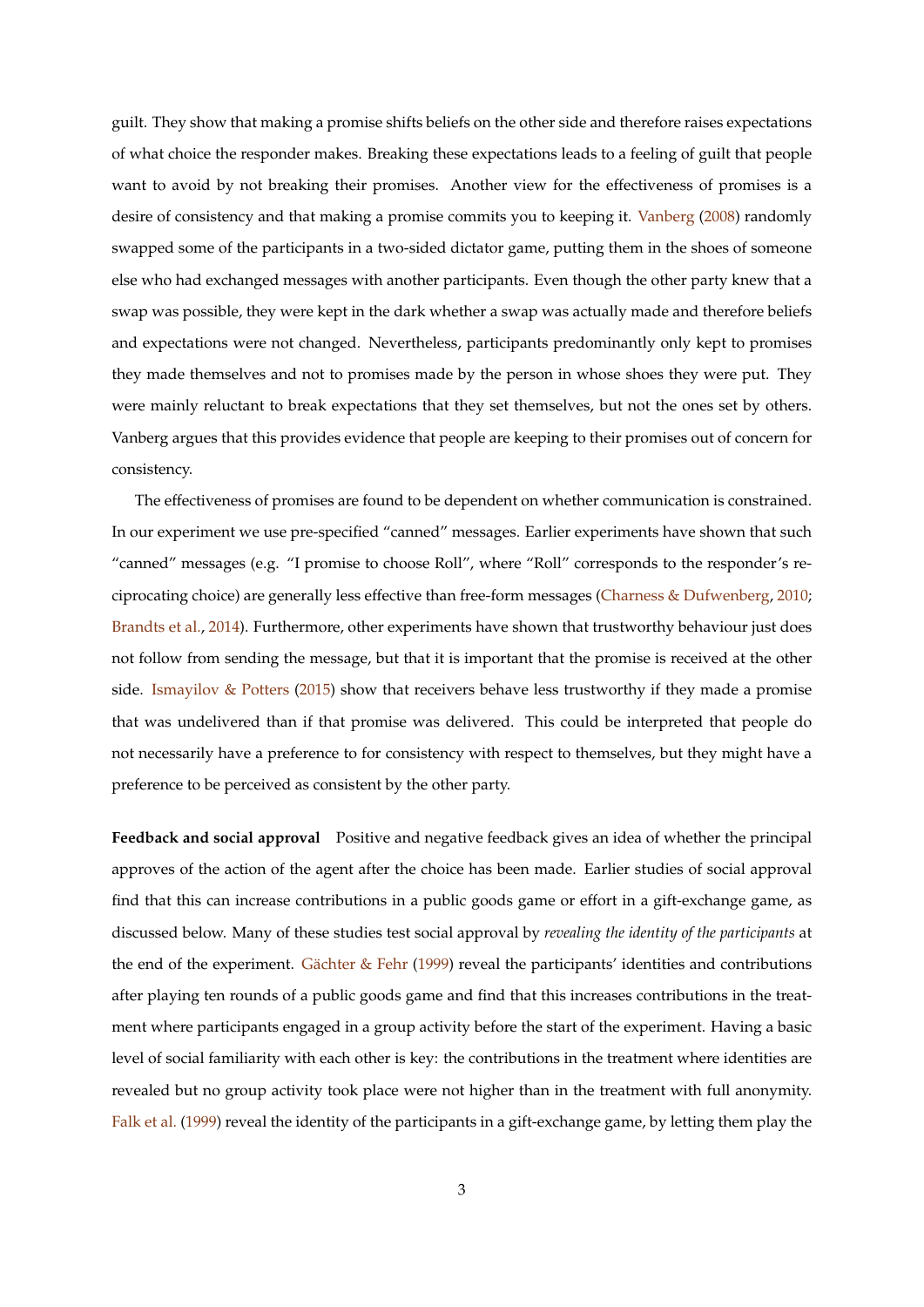game face-to-face and letting them openly discuss the outcomes of the game in some of the treatments. They find only a weak effect of revealing identity on effort. Letting participants play each other repeatedly but anonymously is almost as effective. This suggests that reciprocity is more important than social approval.

When feedback is public, reputational concerns start playing a role. [Rege & Telle](#page-23-7) [\(2004\)](#page-23-7) conduct a similar experiment, but make the revelation of the contribution and identity more salient, by letting the participants open the envelop with their contribution in front of the entire group immediately after their choice. They find that even if the participants do not know each other before the start of the experiment, such a social approval incentive can increase contributions. Similar results have been found in studies in developing countries, where participants who had to reveal their contributions in front of a group significantly increased their contributions (e.g. [Barr,](#page-22-11) [2001\)](#page-22-11).

Another approach for testing for social approval is *allowing for feedback* after a choice is made, as we do in our experiment. [Masclet et al.](#page-23-2) [\(2003\)](#page-23-2) test the effectiveness of such a mechanism in a public goods game. In their experiment, participants can give each other "punishment points", which do not carry any monetary value. Even though these points do not have monetary consequences, they do lead to higher contributions. However, the contributions are lower than in the treatment where these punishment points have monetary consequences.

However, there could also be internal motivations to give feedback. It can function as a way of venting frustration and therefore mitigate the need to use costly punishment. [Xiao & Houser](#page-23-8) [\(2005\)](#page-23-8) showed that responders in an ultimatum game were less likely to costly reject low offers if they had the opportunity to convey their feelings through a message.

The paper closest to our setup is [Cooper & Lightle](#page-22-12) [\(2013\)](#page-22-12), who conducted a gift-exchange game with communication in the United States. In this experiment the workers could send a free-form message to the employers *after* the interaction. They found that communication increased both wages and effort. The increase in effort was mainly due to employers increasing their wages. Positive and negative responses were less effective than advice given by the worker to increase the wage. Our experiments differ from their design in three ways: first, feedback is sent by the employer and not by the worker; second, we allow for promises while their experiment only allowed for feedback (players were randomly rematched after each period, so no reputational effects could emerge); and third, our messages are pre-specified while their experiment allowed for free-form communication.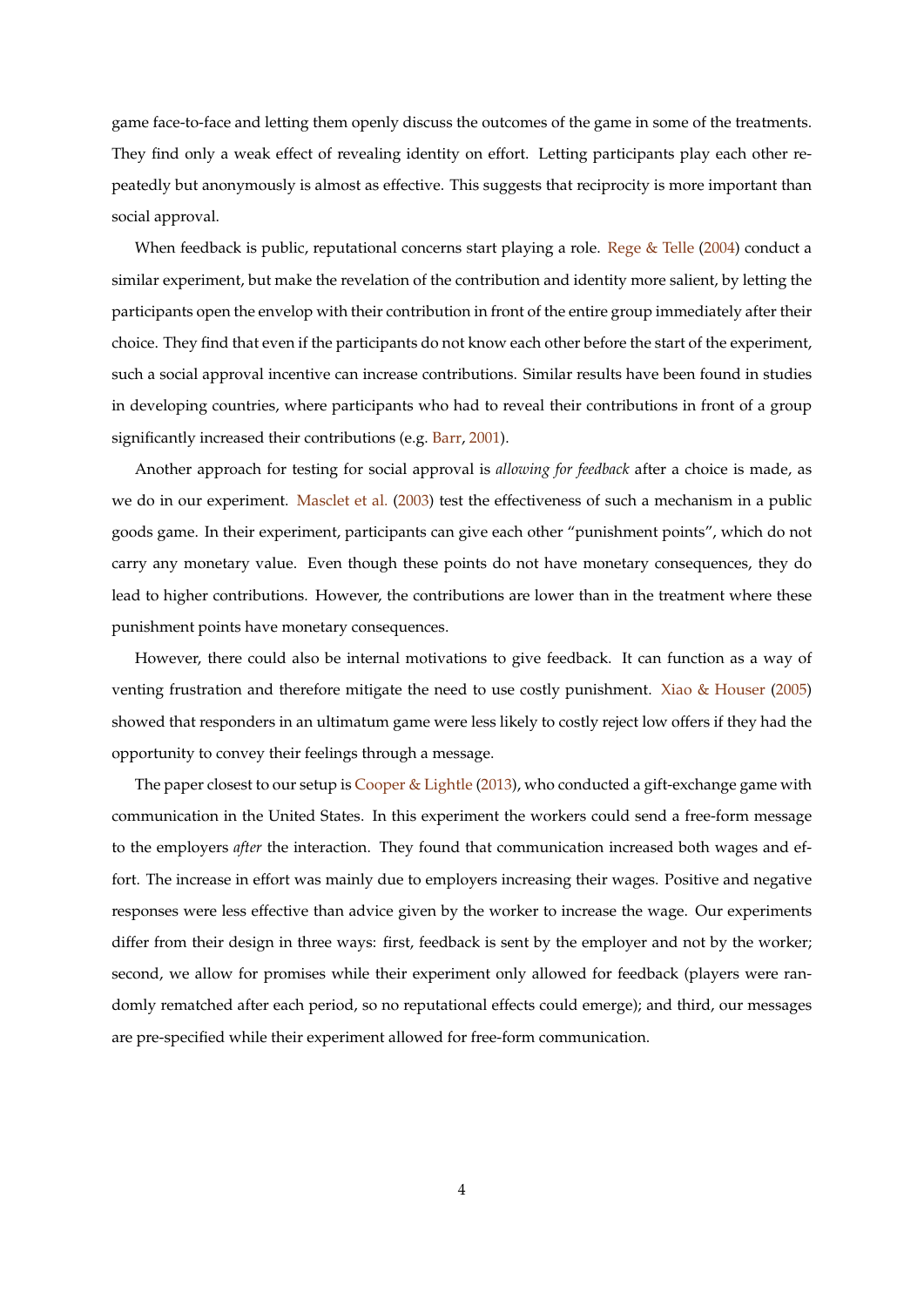<span id="page-7-0"></span>

payoff notation: (employer, worker)

**Figure 1:** Extensive form representation of a single period in the game.

# **3 Design of the experiment**

### **3.1 The gift-exchange game**

The experiment is an adaptation of the gift exchange game and mimics labour relations in a principal agent setting. Participants are divided into workers and employers. Employers and workers are randomly matched to one other, in such a way that each employer is matched to one worker and each worker is matched to one employer. Each treatment consists of five or ten trading periods, in which the matched employer and worker can enter a labour contract with each other. The worker can choose two levels of effort: high effort or low effort. A higher level of effort is more beneficial to the employer, but comes at a higher cost to the workers. For the five or ten trading periods, the same employer and worker are contracting with each other. Each trading period consists of three stages: the contracting stage, the supply stage and the rehiring stage:

**The contracting stage.** In this stage the employer can choose to make an offer to the worker. The worker can then choose to accept or reject the offer. If the employer does not make an offer or the worker chooses to reject the offer, both the worker and the employer receive a payoff of zero points.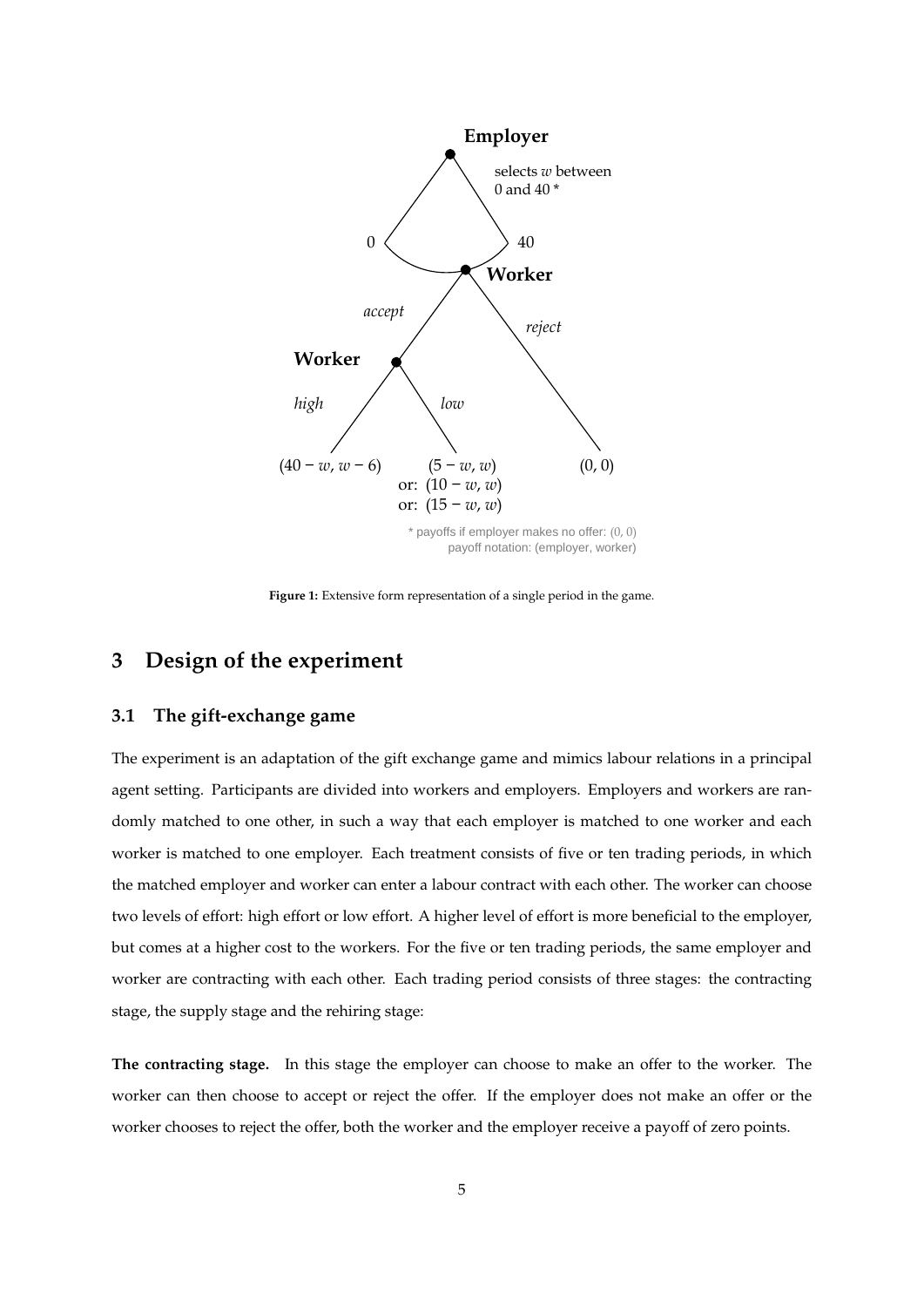| Effort level        | low         | high |
|---------------------|-------------|------|
| Benefit to employer | 5, 10 or 15 | 40   |
| Cost to worker      | 0           | h    |
| Surplus             | 5, 10 or 15 | 34   |

**Table 1:** Payoff structure. The benefit to the employer is varied between sessions.

<span id="page-8-0"></span>**The supply stage.** In this stage, the worker first receives the payment w from the employer and then chooses either a low or a high level of effort. A high level of effort is costly to the worker, but gives the employer a higher benefit. The choice of effort is not revealed to the employer until the end of the next stage.

**The rehiring stage.** If the worker accepts the offer, the employer is asked what wage she would offer if the worker chose low effort and what she would do if the worker chose high effort. The worker is asked what the minimum payment needs to be to accept the offer. If the offer of the employer matches the minimum desired payment, the worker and the employer will contract again with each other in the next period, skipping the contracting stage. If there is no match, contracting in the next period will happen as before. At the end of this stage the effort choice of the worker and the final payoffs are revealed.

A choice of high effort gives the employer a payoff of 40 points, from which the wage is deducted. The cost of providing high effort for the worker is 6 points, which is deducted from the wage. In case the worker chooses low effort, the worker does not lose any points, but the employer receives a lower payoff. This payoff is varied across the sessions, and is either 5, 10 or 15 points. Figure [1](#page-7-0) shows an extensive-form representation of a single period in the game, and the payoffs are summarized in Table [1.](#page-8-0)

### **3.2 Treatments**

The starting point of our experiment is treatment (1E), in which workers have a choice between providing high and low effort. To assess the effect of limited enforceability of contracts, we introduce control treatment (1C), in which workers can only choose high effort after accepting: in other words, a worker has to comply by choosing high effort.<sup>[3](#page-8-1)</sup> This version of the game is equivalent to the ultimatum game. In both treatment (1E) and (1C) no communication between workers and employers can take place, apart from the offers posted.

<span id="page-8-1"></span> ${}^{3}$ In [Brown et al.](#page-22-13) [\(2004\)](#page-22-13) employers can ask for other levels of effort than just high effort. This possibility is removed here, just like in perfect contracting treatments of earlier gift-exchange experiments, such as [Fehr & Falk](#page-23-9) [\(1999\)](#page-23-9)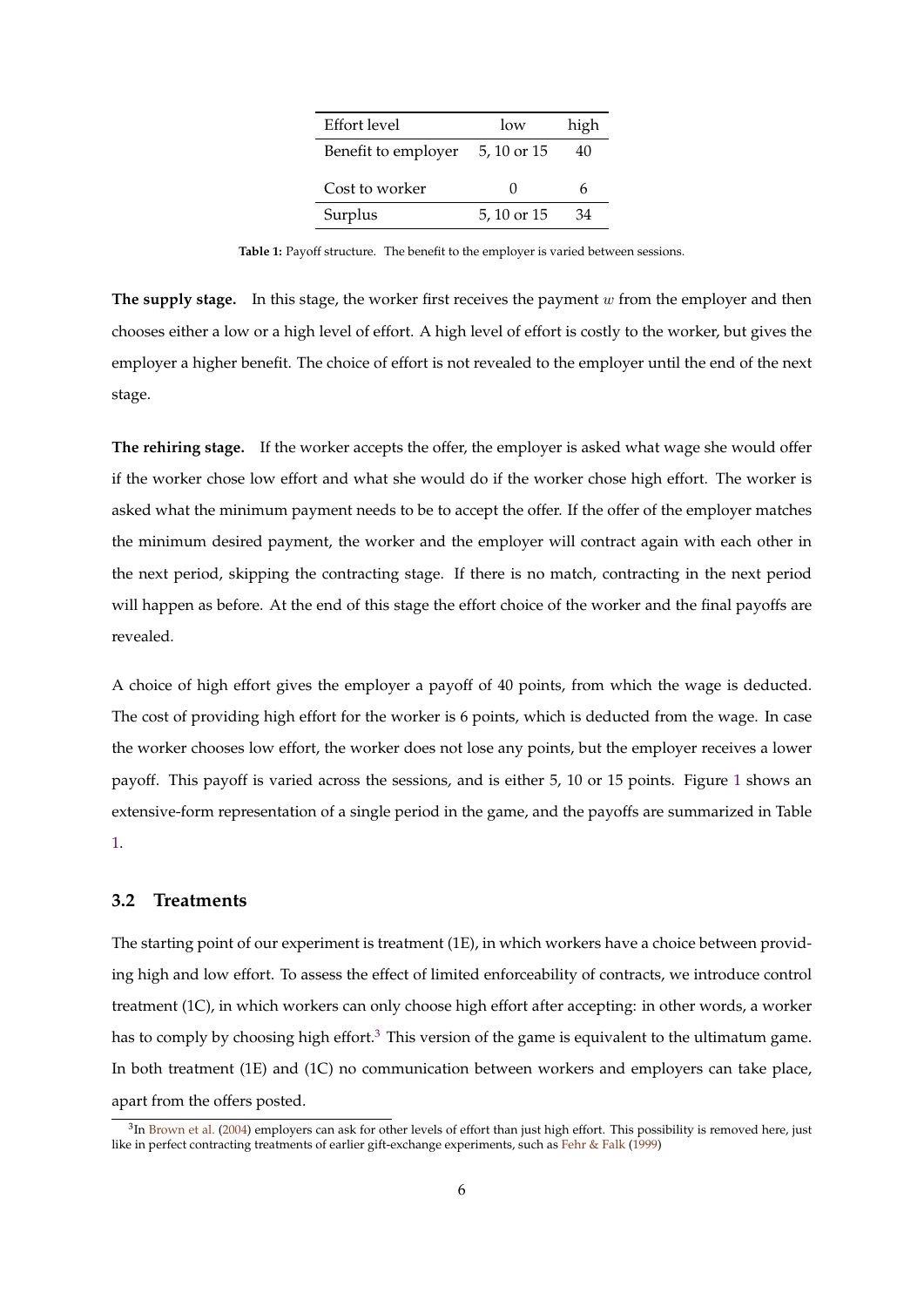**Table 2:** The four different treatment sequences.

<span id="page-9-1"></span>

| Sequence<br>no. | Game 1<br>(5 periods) | Game 2<br>(5 periods) | Game 3<br>(5 periods) | Game 4<br>$(10 \text{ periods})$ | No. of participants |
|-----------------|-----------------------|-----------------------|-----------------------|----------------------------------|---------------------|
|                 | (1C)                  | (1C)                  | (1C)                  | (1C)                             | 40                  |
|                 | (1C)                  | (1E)                  | (1E)                  | (1E)                             | 100                 |
|                 | (1C)                  | (1E)                  | (1EM)                 | (1EM)                            | 100                 |
| 4               | (1C)                  | (1E)                  | (1EMP)                | (1EMP)                           | 80                  |

*Note:* Treatment (1C) is the control treatment, in which the worker can only choose high effort. In treatments (1E), (1EM) and (1EMP) the worker has the choice of both low and high effort. In treatments (1EM) and (1EMP) the employer can send a positive or negative feedback message to the worker. In treatment (1EMP) the worker can make a conditional promise.

In the third treatment, treatment (1EM), the employer can send a feedback message to the worker, after the worker's effort choice has been revealed. Three positive and three negative feedback messages are available, in varying degrees of strength. Some of the messages have a direct link with the previous action of the worker (e.g. "Thank you" or "Why did you do this to me?"), while the stronger messages allow the employer fully praise or shame the character of the worker in more general terms (e.g. "You are a very reliable person" or "I pity your children").<sup>[4](#page-9-0)</sup> The messages are sent anonymously. The workers see the messages directly on their screens after they have been sent.

In the fourth treatment, treatment (1EMP), not only the employer, but also the worker can communicate by making a promise. This promise is made at the end of each period for the next period. The promise is predefined: "If you offer me a high payment, I will choose high effort." If a promise has been made, this is revealed to the employer. If no promise has been made, nothing is shown to the employer.

Besides this we vary the benefit of low effort provision to the employer, as an exogenous way of stimulating employers to make more varied wage offers. This benefit is either 5, 10 or 15 points (see also Table [1\)](#page-8-0).

Each session consists of four subsequent treatments. The first three treatments consist of five trading periods, while the last treatment consists of ten trading periods. The exact treatment sequences can be found in table [2.](#page-9-1) After each treatment, the workers and employers are rematched randomly for the next five or ten periods.<sup>[5](#page-9-2)</sup>

### **3.3 Predictions**

Both feedback messages and promises are "cheap talk" in the sense that they do not directly influence the participant's monetary earnings. However, if we assume that participants have *preferences over processes* and not only care about the monetary payoffs but also about the way these payoffs are achieved,

<span id="page-9-0"></span> $4$ The messages available were selected from a wider range of messages to suit the Ghanaian context. They were set up in consultation with our local team, and were piloted in early sessions of the experiment.

<span id="page-9-2"></span><sup>&</sup>lt;sup>5</sup>In the five or ten periods of the treatment, no rematching takes place: the worker keeps facing the same employer and vice versa. Random rematching also takes place for the practice rounds.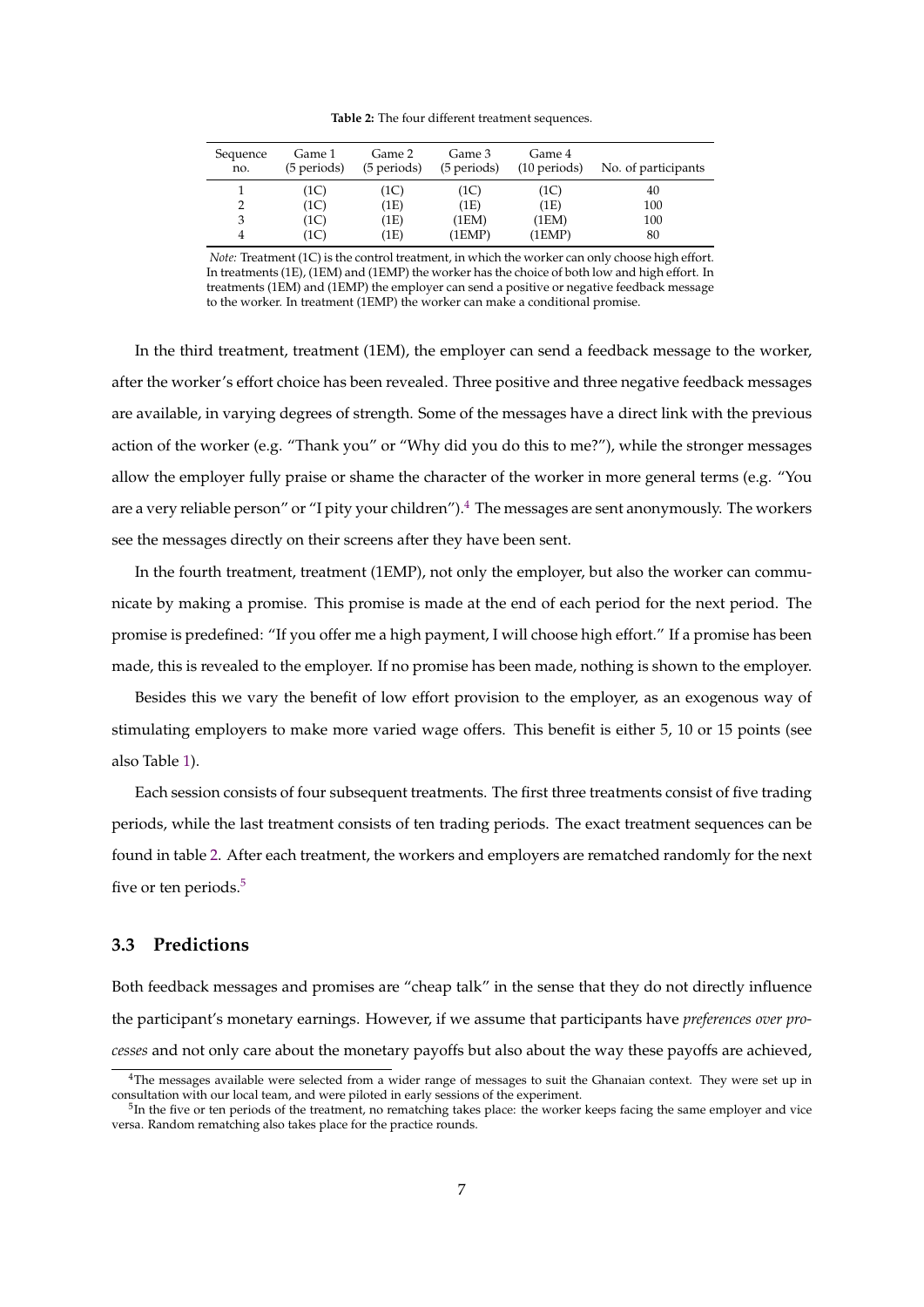feedback and promises can influence behaviour. Guilt aversion or a preference for consistency deters workers who have made a promise from breaking that promise. We therefore anticipate that the possibility for promises increases conditional cooperation and reciprocity: workers who receive a high wage will be more likely to exert high effort when they have made a promise. Feedback can increase effort levels if workers care about the approval or disapproval by the employer.

Other potential channels could be that allowing some degree for communication makes the transaction less "impersonal". The feedback messages can make it more salient that the participants are playing with another human being. This realization can in itself increase reciprocity.[6](#page-11-0) Furthermore, the text of the promise ("If you offer me a high payment, I will choose high effort.") strongly suggests conditional play by the workers and might prime some participants into playing conditionally.

# **4 Implementation**

For this experiment, we invited 320 students and entrepreneurs from Accra, Ghana, to participate. Students were recruited from the main universities and polytechnic schools in Accra, and the entrepreneurs were recruited from participants of firm surveys conducted earlier. We used *LabBox*, a custom-made platform developed by one of the co-authors. Participants were given Android tablets running a custom-made HTML/JavaScript platform as participant terminals. A PHP web server was used to facilitate the communication between the participant terminals. All participants were able to read and write and extensive instructions were given to make sure that participants were comfortable with using the technology. The experiment was conducted in English, which is the main language of instruction at tertiary institutions in Ghana and often used in business interactions, especially within larger firms. Each session lasted for 1.5 to 2 hours and the average payoff was 30-35 cedis (about 10 dollars).

While making offers, employers are presented graphs indicating the potential consequences of their offers, showing the amount of points they and their worker would earn in case of low and high effort choice by the worker. Similarly, workers are shown graphs with the consequences for the payoffs when making the choice between high or low effort. The screens and exact instructions can be found in the Appendix.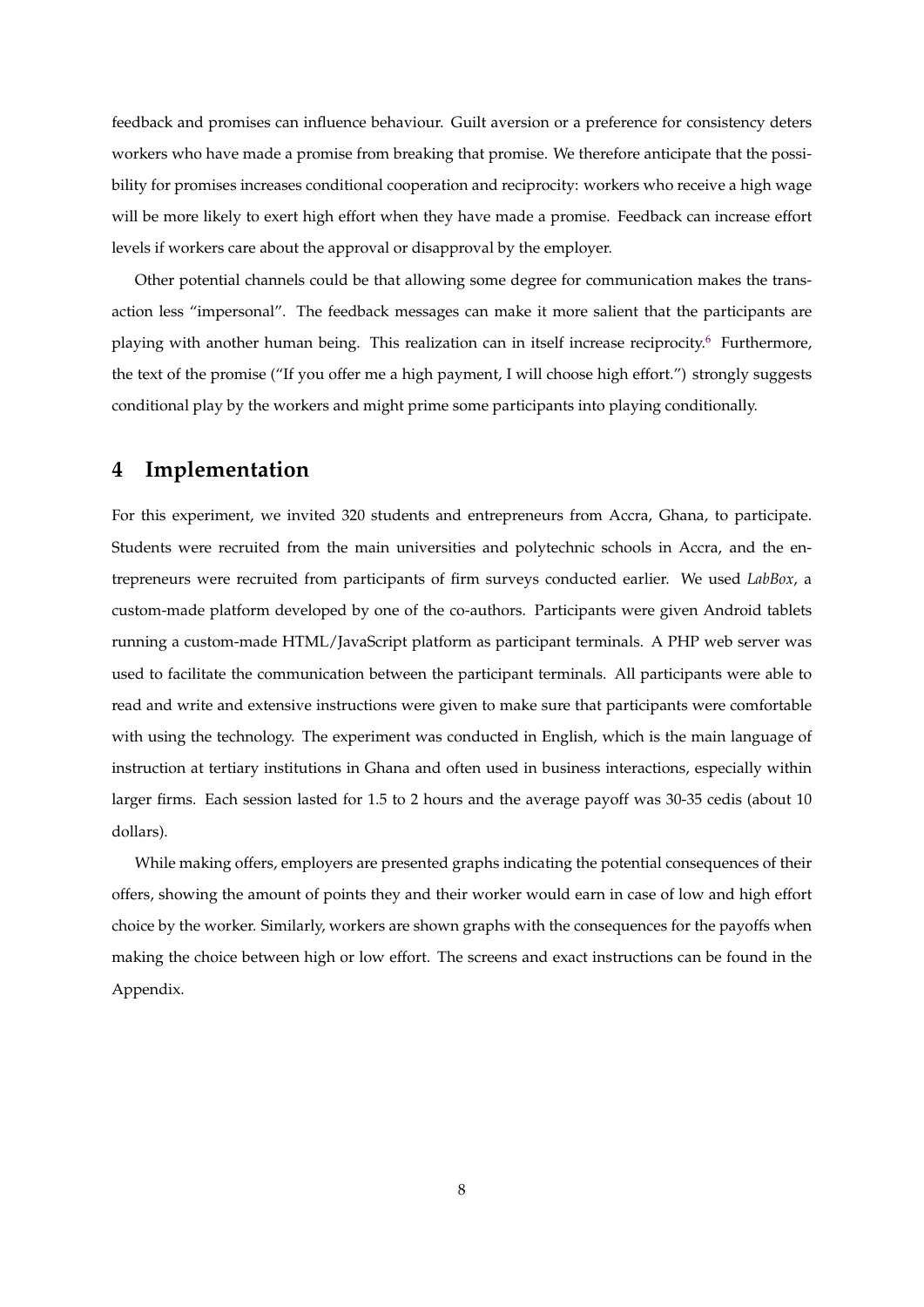<span id="page-11-1"></span>**Table 3:** The average wage, the share accepted, compliance and the average earnings in the various treatments.

|        | Treatment | Mean<br>wage | Share<br>accepted | Mean<br>compli-<br>ance | Mean<br>employer's<br>payoff | Mean<br>worker's<br>payoff |
|--------|-----------|--------------|-------------------|-------------------------|------------------------------|----------------------------|
| (1C)   | Game 1    | 21.1         | 83.4\%            | 100.0%                  | 18.0                         | 16.0                       |
| (1C)   | Game 2    | 23.7         | 87.0%             | 100.0%                  | 15.3                         | 18.7                       |
| (1C)   | Game 3    | 24.7         | 94.0%             | 100.0%                  | 15.1                         | 18.9                       |
| (1C)   | Game 4    | 24.0         | 97.0%             | 100.0%                  | 15.8                         | 18.2                       |
| (1E)   | Game 2    | 15.9         | 88.5%             | $36.1\%$                | 4.1                          | 14.5                       |
| (1E)   | Game 3    | 15.3         | 85.6%             | 32.7%                   | 3.4                          | 14.4                       |
| (1E)   | Game 4    | 15.9         | 85.6%             | 34.1%                   | $3.2\,$                      | 15.0                       |
| (1EM)  | Game 3    | 15.5         | 87.6%             | 42.9%                   | 6.6                          | 13.7                       |
| (1EM)  | Game 4    | 13.3         | 88.0%             | 38.0%                   | 7.2                          | 11.9                       |
| (1EMP) | Game 3    | 17.3         | 95.0%             | 33.2\%                  | 2.2                          | 15.7                       |
| (1EMP) | Game 4    | 15.2         | 90.8%             | 35.5%                   | 4.7                          | 13.8                       |

*Note:* The above figures are averaged over all five or ten periods in each game. *Compliance* is defined as whether a worker chose high effort. For the multilateral treatments, *Share accepted* indicates the share of offers that were taken up.

<span id="page-11-2"></span>

**Figure 2:** Average wage offers and compliance (i.e., high effort choice) for treatment (1C) and treatment (1E)

# **5 Results**

### **5.1 Wages and effort when communication is not allowed**

Just like earlier gift-exchange game experiments, we find that employers offer higher than minimum wages and a positive relationship between wages and effort. Table [3](#page-11-1) shows the average wage, the share of accepted offers, the mean compliance with wages and the average employer's and worker's payoff. Compliance is defined whether a worker chooses high effort. We can see that both wages and the share of offers that are accepted drop when enforcement is no longer perfect. In games 2, 3 and 4 of treatment (1E) the workers choose high effort in 36.1%, 32.7% and 34.1% of the cases, which is significantly lower

<span id="page-11-0"></span><sup>&</sup>lt;sup>6</sup>It should be noted that a large share of the subjects were unfamiliar with lab experiments. A way of testing this channel would be to allow for communication unrelated to the transaction in the game.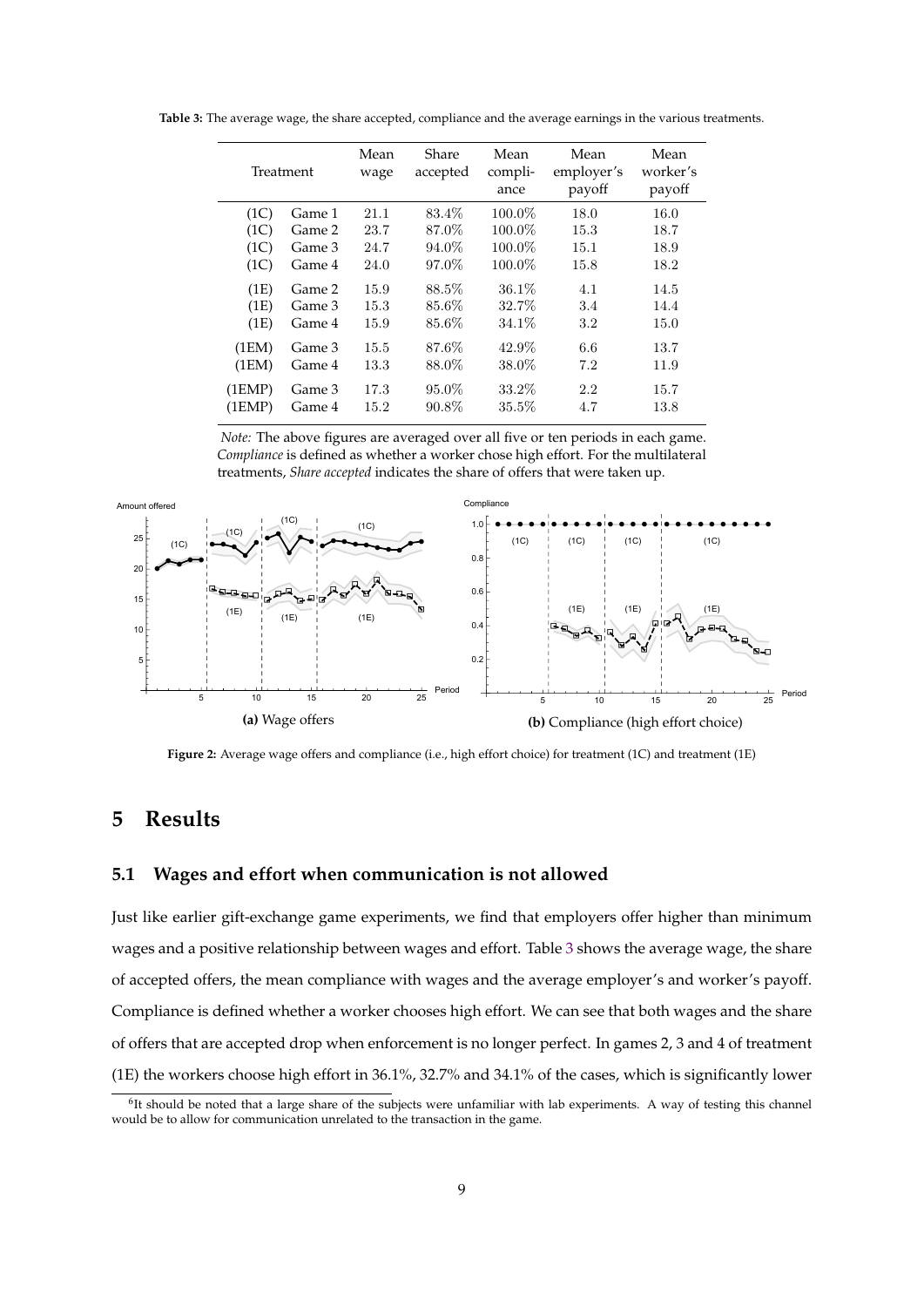<span id="page-12-0"></span>

**Figure 3:** The relationship between wage and effort in treatment (1E), (1EM) and (1EMP). The dependent variable is share of compliance (i.e., high effort choice).

than the perfect compliance we see in treatment (1C). However, as in previous gift-exchange games, there is a pattern of positive reciprocity: effort is higher when wages are higher. Figure [2](#page-11-2) shows the average amount offered and the average share of workers choosing high effort in treatment (1C) and (1E), breaking these figures down by period. The lower level of compliance at the end of treatment (1E) suggests that there are some end game effects.

Figure [3](#page-12-0) shows the relationship between wage and high effort. Nevertheless, in treatment (1E), even for high wages, effort provision is low. For example, in treatment (1E), for offers higher than 23 points the average compliance rate is 40.4%. These offers can be seen as generous, because even when choosing high effort, the worker receives at least half of the surplus. This results in a unequal distribution of surplus: the workers capture most of the surplus. Making fair offers close to 23 points (which corresponds to an equal sharing of surplus if the worker chooses high effort) is costly for employers: offers between 20 and 25 points lead to an average loss of 4.7 points, while in the full compliance case this led to a profit of 18.8 points. We see that the introduction of effort choice is costly for both the employer, whose average income drops from 15.7 points to only 3.0, and for the worker, whose average income drops from 18.2 points to 15.0 points (see Table [3](#page-11-1) for a breakdown by game). A *t*-test shows that the differences are highly significant ( $p = 0.000$  in both cases). In this case, limited enforcement hurts both parties.

### **5.2 Positive and negative feedback**

In treatments (1EM) and (1EMP) employers are given the possibility to send out feedback. They have a choice out of six pre-specified messages. In a majority of the cases employers make use of this opportunity. Table [4](#page-13-0) shows the feedback messages sent by the employer following low and high effort. High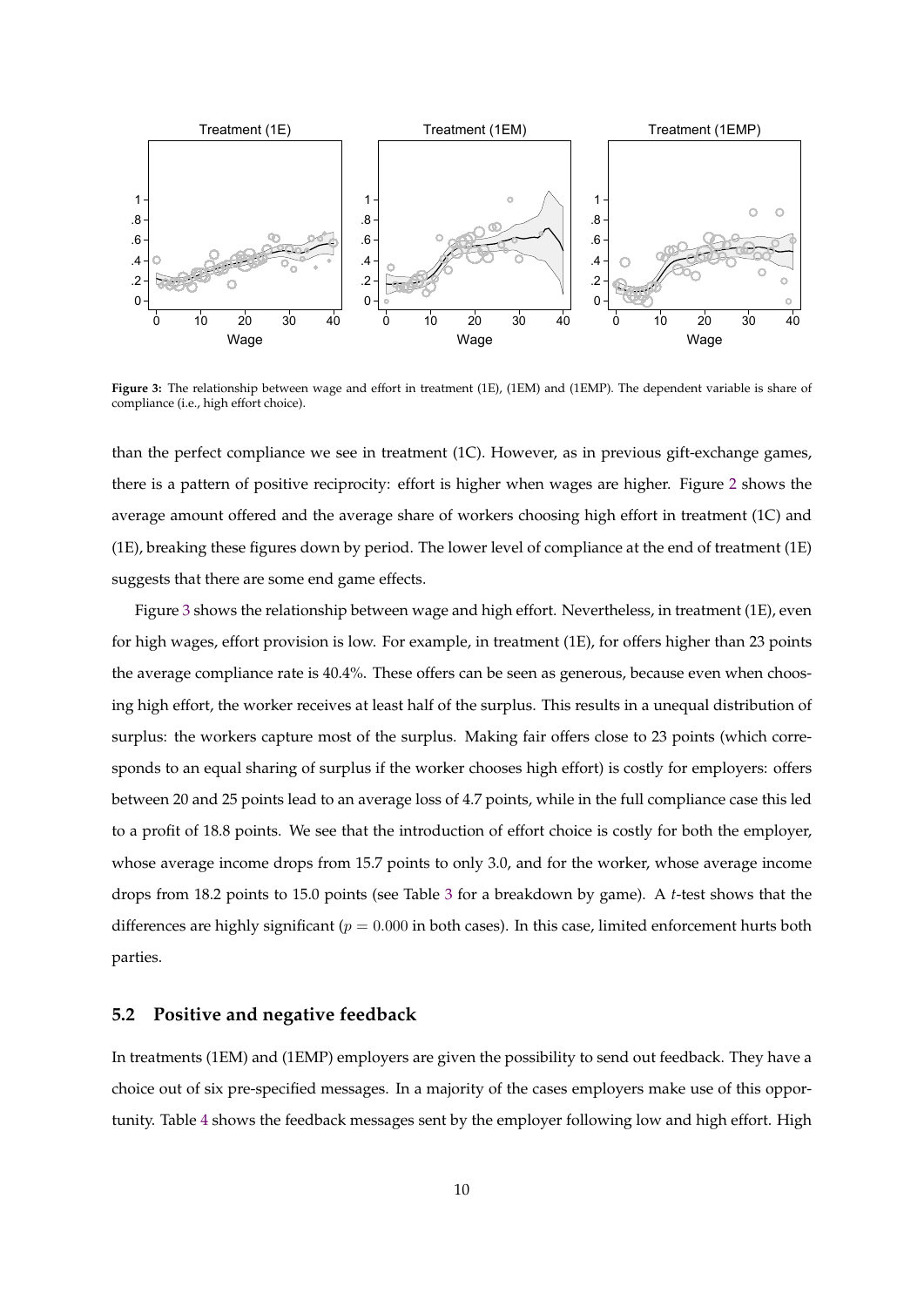<span id="page-13-0"></span>

| Feedback                            | Low effort | High effort |
|-------------------------------------|------------|-------------|
| No feedback                         | $20.7\%$   | $9.1\%$     |
| Negative feedback                   |            |             |
| "Why did you do this to me?"        | $30.2\%$   | $3.0\%$     |
| "I pity your children"              | 6.5%       | $0.0\%$     |
| "You are a disgrace to your family" | $10.7\%$   | $0.7\%$     |
| Positive feedback                   |            |             |
| "Thank you"                         | 22.9%      | $49.0\%$    |
| "You are hardworking"               | 5.7%       | 17.6%       |
| "You are a reliable person"         | $3.4\%$    | 20.6%       |
| Total                               | $100.0\%$  | 100.0%      |

**Table 4:** Feedback messages sent in treatments (1EM) and (1EMP)

*Note:* This table pools the observations from games 3 and 4 of treatment (1EM) and treatment (1EMP).

<span id="page-13-1"></span>

**Figure 4:** A local polynomial regression of compliance as a function of the wage offered. Compliance is defined as choosing high effort after accepting an offer. The figure compares the treatment with messages (1EM) with the treatment without messages (1E).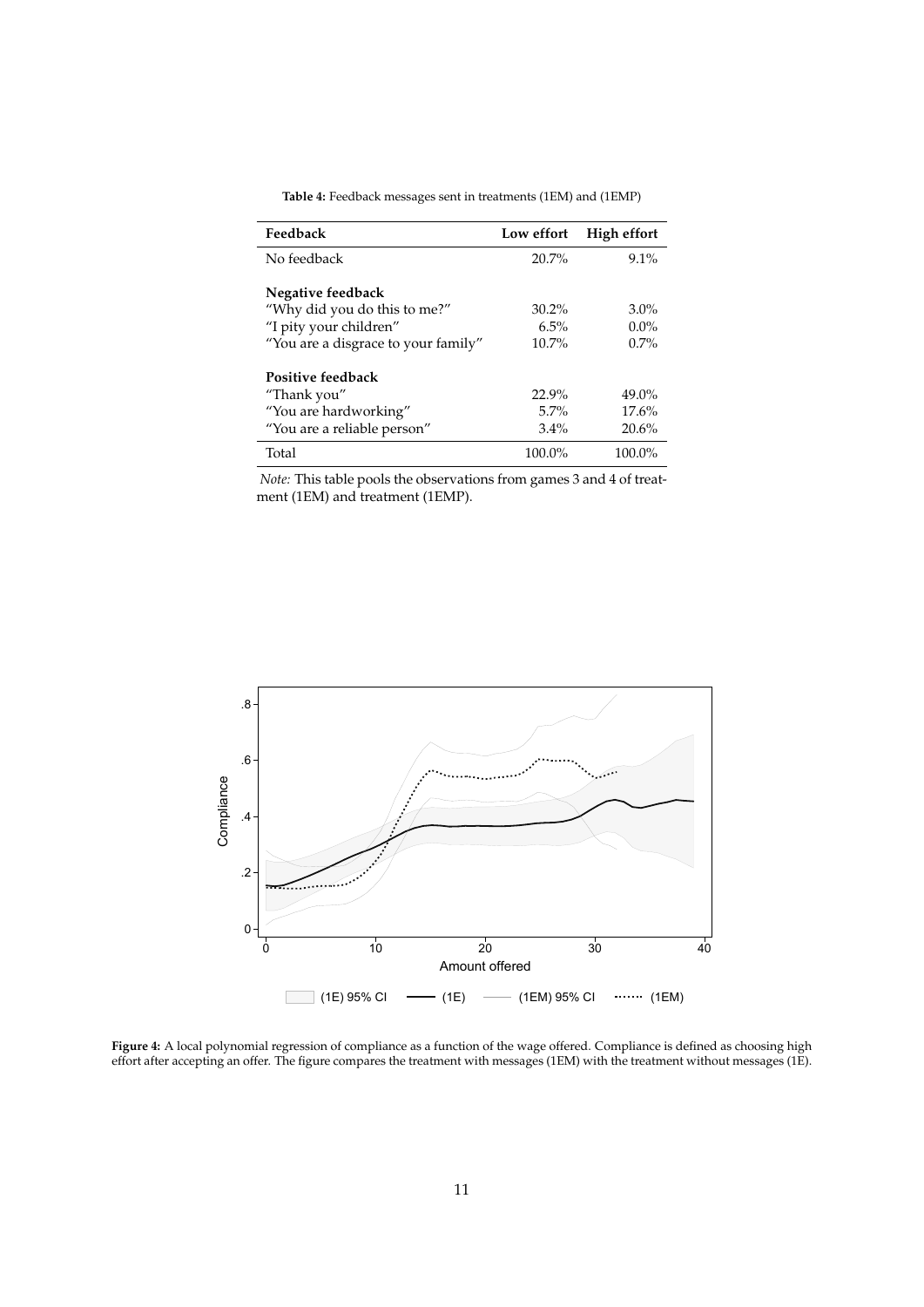**Table 5:** Share of high effort choice in treatments (1C), (1E), (1EM) and (1EMP)

<span id="page-14-2"></span>

|                                | Game 3                   |      |      | Game 4 |      |      |      |                |      |      |      |      |      |      |      |      |      |
|--------------------------------|--------------------------|------|------|--------|------|------|------|----------------|------|------|------|------|------|------|------|------|------|
| Period                         | 1                        | 2    | 3    | 4      | 5    | All  | 1    | $\overline{2}$ | 3    | 4    | 5    | 6    | 7    | 8    | 9    | 10   | All  |
| Panel A. All offers            |                          |      |      |        |      |      |      |                |      |      |      |      |      |      |      |      |      |
| High effort choice in          |                          |      |      |        |      |      |      |                |      |      |      |      |      |      |      |      |      |
| treatment $(1C)$               | 1.00                     | 1.00 | 1.00 | 1.00   | 1.00 | 1.00 | 1.00 | 1.00           | 1.00 | 1.00 | 1.00 | 1.00 | 1.00 | 1.00 | 1.00 | 1.00 | 1.00 |
| treatment $(1E)$               | 0.36                     | 0.28 | 0.33 | 0.26   | 0.41 | 0.33 | 0.41 | 0.45           | 0.32 | 0.38 | 0.39 | 0.38 | 0.32 | 0.30 | 0.24 | 0.24 | 0.34 |
| treatment (1EM)                | 0.47                     | 0.42 | 0.47 | 0.47   | 0.49 | 0.43 | 0.44 | 0.44           | 0.26 | 0.40 | 0.42 | 0.43 | 0.39 | 0.44 | 0.43 | 0.37 | 0.38 |
| treatment (1EMP)               | 0.34                     | 0.36 | 0.31 | 0.34   | 0.31 | 0.33 | 0.43 | 0.45           | 0.29 | 0.47 | 0.36 | 0.43 | 0.26 | 0.34 | 0.30 | 0.21 | 0.35 |
| Panel B. Above-median          |                          |      |      |        |      |      |      |                |      |      |      |      |      |      |      |      |      |
| wages ( $w_t \ge 16$ )         |                          |      |      |        |      |      |      |                |      |      |      |      |      |      |      |      |      |
| High effort choice in          |                          |      |      |        |      |      |      |                |      |      |      |      |      |      |      |      |      |
| treatment $(1C)$               | 1.00                     | 1.00 | 1.00 | 1.00   | 1.00 | 1.00 | 1.00 | 1.00           | 1.00 | 1.00 | 1.00 | 1.00 | 1.00 | 1.00 | 1.00 | 1.00 | 1.00 |
| treatment $(1E)$               | 0.33                     | 0.27 | 0.33 | 0.26   | 0.53 | 0.34 | 0.39 | 0.50           | 0.45 | 0.37 | 0.40 | 0.39 | 0.50 | 0.44 | 0.26 | 0.31 | 0.38 |
| treatment (1EM)                | 0.58                     | 0.46 | 0.63 | 0.58   | 0.65 | 0.58 | 0.48 | 0.70           | 0.33 | 0.68 | 0.52 | 0.65 | 0.50 | 0.56 | 0.60 | 0.50 | 0.56 |
| treatment (1EMP)               | 0.39                     | 0.42 | 0.38 | 0.50   | 0.45 | 0.43 | 0.56 | 0.67           | 0.42 | 0.63 | 0.59 | 0.64 | 0.33 | 0.60 | 0.50 | 0.21 | 0.46 |
| Panel C. Treatment (1EM)       |                          |      |      |        |      |      |      |                |      |      |      |      |      |      |      |      |      |
| % Sent positive feedback       | 0.55                     | 0.53 | 0.55 | 0.45   | 0.50 | 0.52 | 0.43 | 0.55           | 0.33 | 0.50 | 0.43 | 0.50 | 0.45 | 0.50 | 0.53 | 0.53 | 0.47 |
| High effort after positive msg | $\overline{\phantom{a}}$ | 0.52 | 0.71 | 0.57   | 0.67 | 0.62 | ٠    | 0.65           | 0.42 | 0.75 | 0.63 | 0.56 | 0.58 | 0.71 | 0.60 | 0.58 | 0.61 |
| % Sent negative feedback       | 0.18                     | 0.23 | 0.30 | 0.33   | 0.25 | 0.26 | 0.28 | 0.23           | 0.40 | 0.23 | 0.38 | 0.33 | 0.30 | 0.28 | 0.28 | 0.28 | 0.30 |
| High effort after negative msg |                          | 0.33 | 0.11 | 0.17   | 0.46 | 0.27 |      | 0.20           | 0.00 | 0.29 | 0.22 | 0.36 | 0.18 | 0.10 | 0.20 | 0.18 | 0.19 |
|                                |                          |      |      |        |      |      |      |                |      |      |      |      |      |      |      |      |      |
| Panel D. Treatment (1EMP)      |                          |      |      |        |      |      |      |                |      |      |      |      |      |      |      |      |      |
| % Made promises                | 0.50                     | 0.45 | 0.43 | 0.73   | 0.68 | 0.56 | 0.68 | 0.68           | 0.63 | 0.73 | 0.60 | 0.73 | 0.65 | 0.70 | 0.63 | 0.63 | 0.66 |
| High effort after promise      |                          | 0.37 | 0.29 | 0.44   | 0.32 | 0.36 |      | 0.54           | 0.32 | 0.57 | 0.39 | 0.46 | 0.32 | 0.36 | 0.30 | 0.22 | 0.39 |
| High effort after no promise   |                          | 0.35 | 0.32 | 0.27   | 0.25 | 0.30 |      | 0.25           | 0.23 | 0.31 | 0.30 | 0.40 | 0.10 | 0.31 | 0.30 | 0.20 | 0.27 |

*Note:* The *All* column shows the average choice of high effort or the average share of workers or employers sending feedback or making a promise.

effort is followed by positive feedback in 87.2% of the cases, negative feedback in 3.7% of the cases and no feedback in 9.1% of the cases. This suggests that high effort generally is rewarded with a positive message. After low effort employers send negative feedback in 47.4% of the cases, positive feedback in 32.0% of the cases and no feedback in 20.7% of the cases. The high share of positive feedback following low effort is remarkable, but this could indicate a sarcastic or ironic response.

The average wages in the feedback treatments are similar to the other treatments. In treatment (1EM), the average wage offer is 15.5 and 13.3 points in games 3 and 4, while in treatment (1E), the average wage offers in games 2, 3 and 4 are 15.9, 15.3 and 15.9 points. These differences are not significant. The acceptance rates are very similar in the two treatments and not different significantly from each other.<sup>[7](#page-14-0)</sup>

The rate of compliance is higher in treatment (1EM) than in treatment (1E). The share of high effort choices is 36.1%, 32.7% and 34.1% in games 2, 3 and 4 of treatment (1E) and 42.9% and 38.0% in games 3 and 4 of treatment (1EM). However, these differences are not significant.<sup>[8](#page-14-1)</sup>

Figure [4](#page-13-1) compares the relationship between compliance and wage for both treatments (1E) and (1EM). As can be seen in the figure, the relationship between wages and effort is *stronger* in treatment

<span id="page-14-0"></span><sup>7</sup>When averaging across all games, the average in treatment (1E) is 85.6% and in treatment (1EM) is 88.0%. A *t*-test of the differences yields a p-value of 0.263.

<span id="page-14-1"></span> ${}^{8}$ A *t*-test yields  $p = 0.112$  when comparing the game 3 values,  $p = 0.451$  when comparing the game 4 values.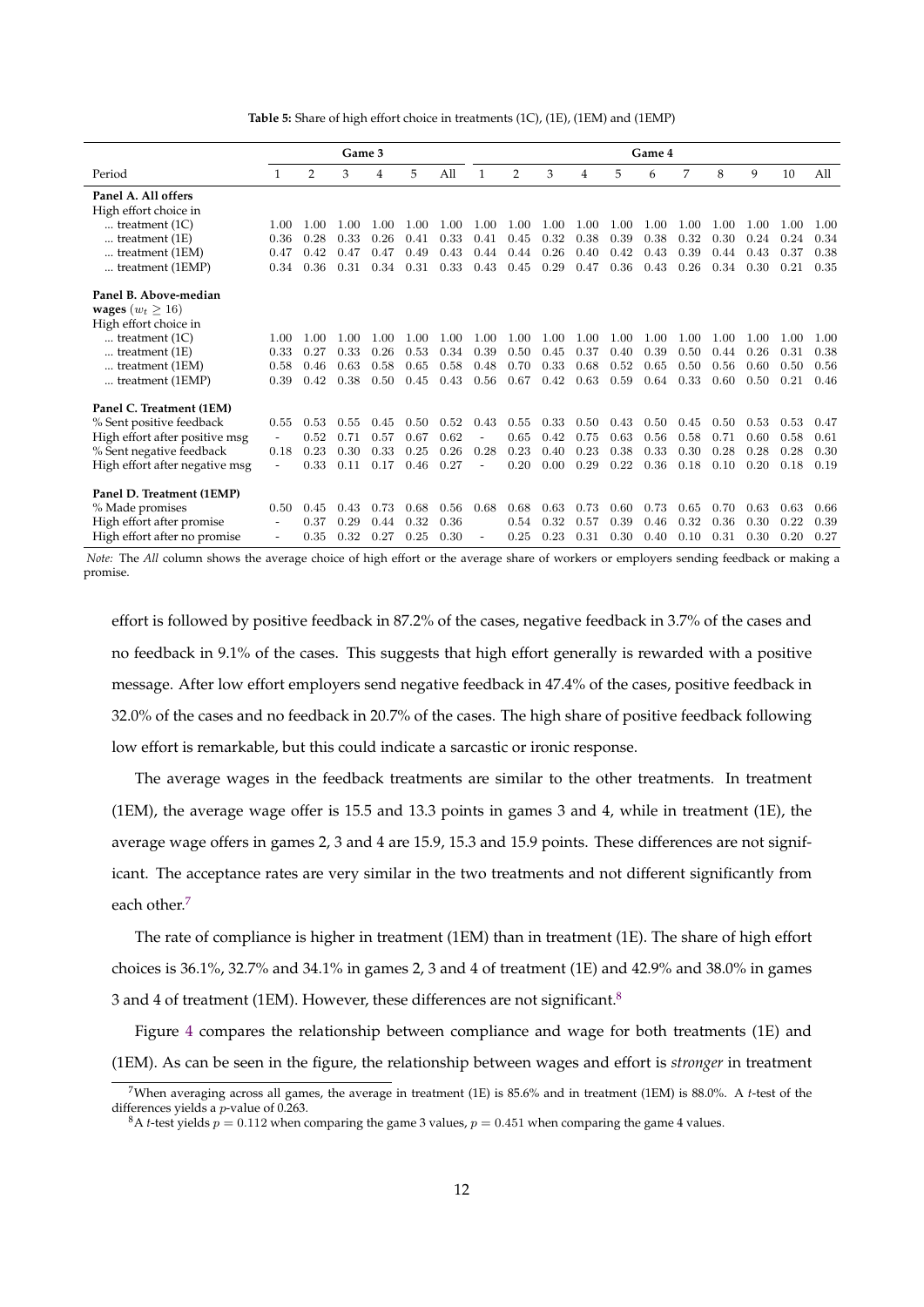(1EM) than in treatment (1E): for low wage offers, high effort is less likely, but for higher wage offers, high effort has become more likely. This differential response could explain the lack of a significant overall effect of feedback. The decrease in high effort provision at low wages partially cancels the increase in high effort provision at high wages.

If we consider wages below and above the median (16 points) separately, we see that, compared to treatment (1E), high effort is about 4-7% less likely for below-median wages in treatment (1EM) than in treatment (1E), even though the differences are not significant.<sup>[9](#page-15-0)</sup> However, for wages at or above the median we find a significant difference. High effort is 23.8% more likely in game 3 of treatment (1EM) compared to game 3 of treatment (1E). This difference is statistically significant at the 5% level  $(p = 0.024)$ . The corresponding difference for game 4 is 15.0%, but this figure is statistically insignificant  $(p = 0.151)$ .

# **Result 1.** *Feedback leads to a stronger relationship between wages and effort. In game 3, for above-median wages, high effort is 23.8% more likely.*

These results suggest that reciprocity on the worker's side becomes stronger when feedback is possible. However, the lower difference for game 4 suggests that this effect wears off and decreases over time.

**Result 2.** *The possibility of feedback does not lead to significantly lower or higher offers. Positive messages are significantly related to higher wage offers in the next period.*

We now ask the question whether this is mainly driven by positive or by negative feedback. Table [5](#page-14-2) shows that compliance is generally higher following positive feedback. However, this is not surprising, because positive feedback generally follows after a worker chose high effort in the previous round and these workers might be more likely to choose high effort again, for example because the employer keeps offering a high wage. We therefore not claim a causal relationship between positive messages and effort. To derive some meaningful conditional correlations, we control for other factors besides feedback influencing effort choice, such as the wage offered, and include worker fixed effects, which will absorb time-invariant characteristics of the worker.

Table [6](#page-16-0) shows a linear probability model of high effort choice. Column (1) and (2) show the intention to treat regressions, including coefficients for whether the employer had the possibility of sending feedback. Column (3) and (4) include variables for whether feedback was actually sent and break this down into positive and negative feedback. In columns (2) and (4) we interact these terms with the wage.

<span id="page-15-0"></span> $9$ For game 3 high effort is 7.2% less likely for below-median wages in treatment (1EM), while for game 4 high effort is 4.2% less likely. However, these differences are not significant.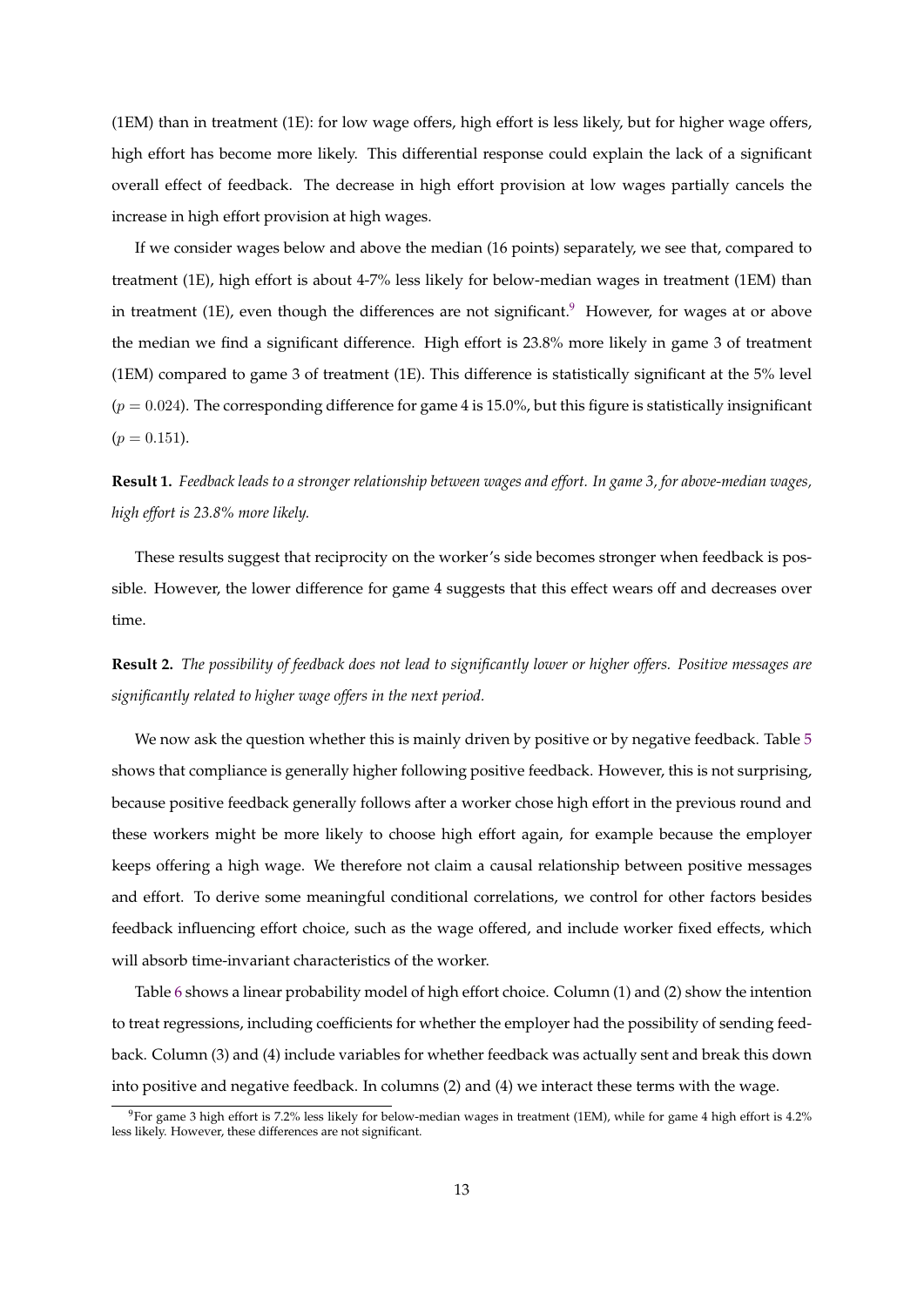<span id="page-16-0"></span>

| Dependent variable:                             |                           |                           |                           |                         |
|-------------------------------------------------|---------------------------|---------------------------|---------------------------|-------------------------|
| Choice of high effort in period $t$             | (1)                       | (2)                       | (3)                       | (4)                     |
| Feedback possible?                              | 0.0726<br>(0.0716)        | $-0.0407$<br>(0.0630)     | 0.0194<br>(0.0787)        | $-0.0194$<br>(0.0792)   |
| Negative feedback sent? $t-1$                   |                           |                           | 0.0242<br>(0.0375)        | $-0.00892$<br>(0.0635)  |
| Positive feedback sent? $t-1$                   |                           |                           | $0.0802**$<br>(0.0363)    | $-0.0661$<br>(0.0394)   |
| Promise possible?                               | $-0.0459$<br>(0.0757)     | $-0.0525$<br>(0.0560)     | $-0.0856$<br>(0.0841)     | $-0.0239$<br>(0.0772)   |
| Promise made? $t_{t-1}$                         |                           |                           | $0.102***$<br>(0.0158)    | $-0.000969$<br>(0.0211) |
| $Wage_t$                                        | $0.00964***$<br>(0.00115) | $0.00679***$<br>(0.00111) | $0.00943***$<br>(0.00120) | $0.00653*$<br>(0.00115) |
| $\times$ Feedback possible?                     |                           | $0.00684***$<br>(0.00220) |                           | 0.00189<br>(0.00327)    |
| $\times$ Negative feedback sent? <sub>t-1</sub> |                           |                           |                           | 0.00251<br>(0.00341)    |
| $\times$ Positive feedback sent? <sub>t-1</sub> |                           |                           |                           | $0.00918*$<br>(0.00308) |
| $\times$ Promise possible?                      |                           | 0.000310<br>(0.00244)     |                           | $-0.00366$<br>(0.00283) |
| $\times$ Promise made? <sub>t-1</sub>           |                           |                           |                           | $0.00560*$<br>(0.00124) |
| Constant                                        | $0.223***$<br>(0.0354)    | $0.272***$<br>(0.0333)    | $0.197***$<br>(0.0307)    | $0.246***$<br>(0.0310)  |
| Observations                                    | 3,136                     | 3,136                     | 2,640                     | 2,640                   |
| R-squared                                       | 0.058                     | 0.063                     | 0.064                     | 0.075                   |
| Period dummies                                  | Yes                       | Yes                       | Yes                       | Yes                     |
| Worker fixed effects                            | Yes                       | Yes                       | Yes                       | Yes                     |
| Session dummies                                 | Yes                       | Yes                       | Yes                       | Yes                     |

### **Table 6:** Linear probability model of effort

 $* p < 0.1$ ,  $* p < 0.05$ ,  $* * p < 0.01$ 

*Note:* This is a linear probability model, with high effort as the dependent variable and worker fixed effects. Observations from treatments (1E), (1EM) and (1EMP) are included. Standard errors (in brackets) are clustered by session.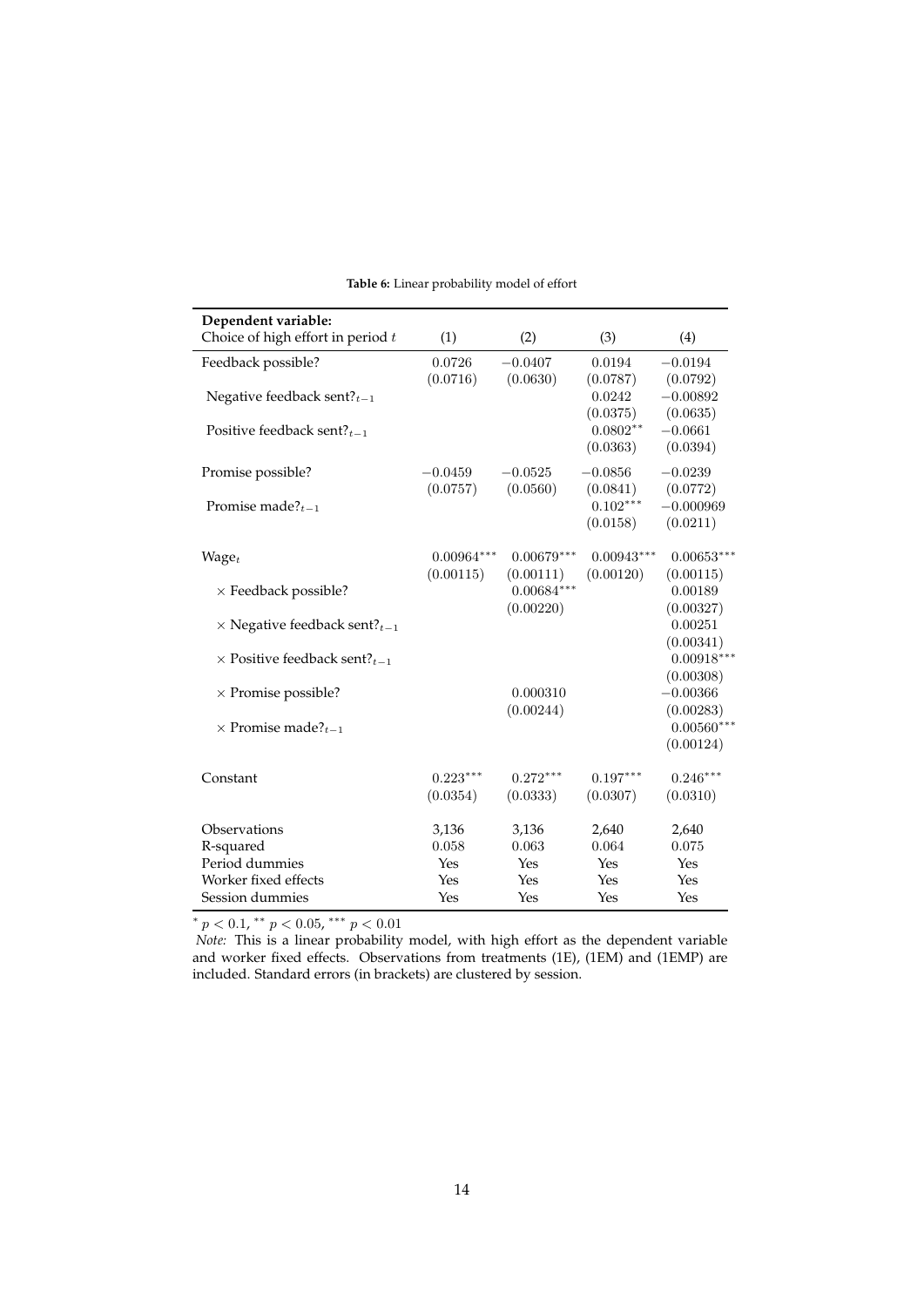In all regressions there is a positive and significant coefficient for the wage. From Column (1) we can see that an increase of a wage offer by 1 point is related to an increase the probability of choosing high effort by 0.964 percentage points. The coefficient on the possibility of feedback by the employer is not significant. The coefficient of the interaction between the wage and whether feedback is possible is positive and significant. This confirms the earlier finding that the possibility of feedback is related to a *stronger* relationship between wage and effort.

In Columns (3) and (4) feedback is broken down in positive and negative feedback. We can see a differential pattern. Column (3) shows that receiving negative feedback is associated with a 2.4 percentage point higher probability of choosing high effort and positive feedback is related to a 8.0 percentage point increase in the probability of choosing high effort. Only the coefficient for positive messages is significant. When we include the interaction with wage in Column (4), we see that the interaction coefficient of wage and these terms is positive, but again only significant for positive feedback.

These coefficients suggest that especially positive messages play a role in strengthening reciprocity. However, as can be seen in Table [4,](#page-13-0) positive messages are mainly sent out when the worker already chose high effort. The results therefore suggest that for these relationships were the worker already exerted high effort, positive feedback makes the workers more likely to choose high effort *again*. Feedback therefore mainly seems to work as a positive reinforcement mechanism.

Negative messages are predominantly sent out following low effort. The lack of a significant coefficient for negative feedback therefore suggests that workers who already exerted low effort are not much more likely to choose high effort following negative feedback. However, workers are also not more likely to choose low effort following negative feedback. Negative feedback therefore seems to have little impact on the worker's behaviour.

# **Result 3.** *Of the feedback sent, only positive feedback is significantly related to higher effort levels and a higher degree of conditional reciprocity on behalf of the worker.*

We now discuss how feedback influence wages offers. Table [7](#page-18-0) shows a series of fixed effect regressions of wage offers. Columns (1) and (2) provide an intention-to-treat analysis. Column (3) and (4) include indicator variables whether positive or negative feedback was sent. From all regressions it follows that a rejection in the previous period is related to a higher wage in the next period. The next period wage is 1.1 to 2.2 points higher. High effort is also related to a higher wage in the next period: the coefficients suggest that the wage is 2.4 to 3.0 points higher. Including a lagged dependent variable does not change the variables significantly.

The coefficient for high effort, despite being significant, is small. This means that there is relatively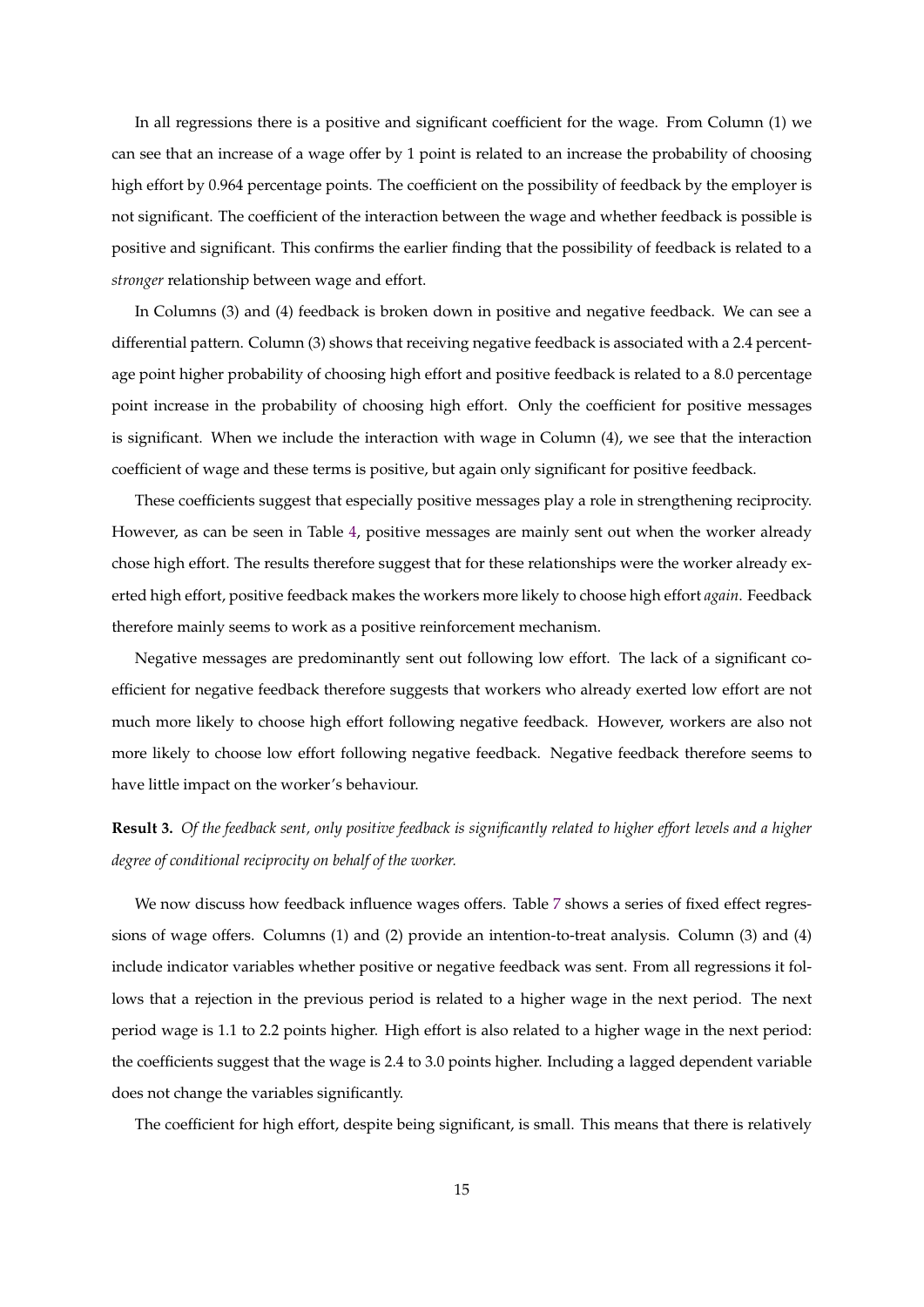<span id="page-18-0"></span>

| Dependent variable:               |            |            |            |            |
|-----------------------------------|------------|------------|------------|------------|
| Wage offer in period $t$          | (1)        | (2)        | (3)        | (4)        |
| Wage offer $_{t-1}$               |            | $0.198***$ |            | $0.198***$ |
|                                   |            | (0.0413)   |            | (0.0413)   |
| Rejection? $t_{t-1}$              | $1.169**$  | $1.966***$ | $1.445***$ | $2.190***$ |
|                                   | (0.442)    | (0.388)    | (0.497)    | (0.428)    |
| High effort? $t-1$                | $3.000***$ | $2.575***$ | $2.995***$ | $2.464***$ |
|                                   | (0.561)    | (0.467)    | (0.613)    | (0.504)    |
| Feedback possible?                | $-0.680$   | $-0.474$   | $-1.324$   | $-1.101$   |
|                                   | (1.182)    | (1.006)    | (1.321)    | (1.146)    |
| Negative feedback sent? $t-1$     |            |            | 0.912      | 0.569      |
|                                   |            |            | (0.732)    | (0.660)    |
| Positive feedback sent? $t_{t-1}$ |            |            | $0.825***$ | $0.981**$  |
|                                   |            |            | (0.341)    | (0.363)    |
| Promises are possible?            | 1.353      | 0.841      | 1.302      | 0.842      |
|                                   | (1.190)    | (0.922)    | (1.254)    | (0.974)    |
| Promise made? $t_{t-1}$           |            |            | 0.00606    | $-0.0817$  |
|                                   |            |            | (0.338)    | (0.290)    |
| Observations                      |            |            |            |            |
|                                   | 2,954      | 2,932      | 2,954      | 2,932      |
| R-squared                         | 0.582      | 0.600      | 0.582      | 0.601      |
| Period dummies                    | Yes        | Yes        | Yes        | Yes        |
| Employer fixed effects            | Yes        | Yes        | Yes        | Yes        |
| Session dummies                   | Yes        | Yes        | Yes        | Yes        |

**Table 7:** The relation between wages, feedback and promises.

\*  $p < 0.1$ , \*\*  $p < 0.05$ , \*\*\*  $p < 0.01$ 

*Note:* This is a linear regression, with the wage offer as the dependent variable and employer fixed effects. Observations from treatments (1E), (1EM) and (1EMP) are included. Standard errors (in brackets) are clustered on the session level.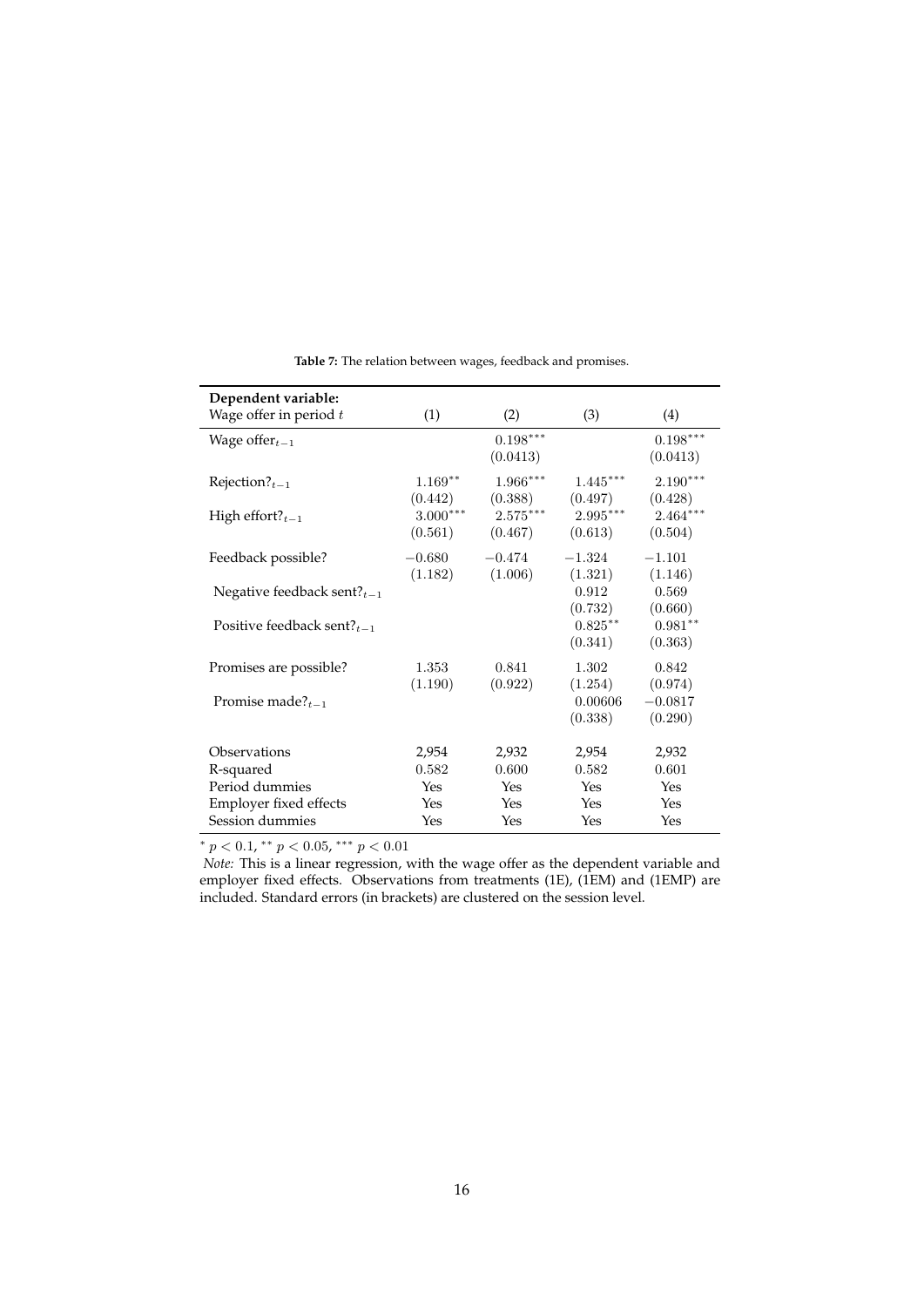little change in wages offered to workers that chose high effort and workers that chose low effort. This is surprising, especially if we take the difference in the employer's payoff into account. High effort yields the employer a benefit of 40 points, while low effort only yields the employer 5, 10 or 15 points, depending on the session.

The possibility of sending messages as feedback does in itself not significantly influence wage offers. The coefficients on whether feedback is possible and whether promises are possible are both statistically insignificant in Column (1). However, when we include variables to indicate a negative or positive message was sent, we see that negative feedback is related to wages of 0.6 or 0.9 points higher and positive feedback is related to wages of 0.8 to 1.0 points higher. Despite that the coefficient for negative and positive feedback have similar magnitudes, only the figure for positive feedback is significant.<sup>[10](#page-19-0)</sup>

### **5.3 Promises**

We next ask how promises affect these results. In treatment (1EMP) the workers can send out a prespecified promise ("If you offer me a high payment, I will choose high effort."), in addition to the possibility for feedback by the employer. In 73.0% of the cases workers make this promise.

The possibility of making promises does not increase average effort. As we can see in Table [3,](#page-11-1) in game 3 of treatment (1EMP) the workers choose high effort 33.2% of the cases. This is lower than in the corresponding treatment (1EM) figure, 42.7%, and only barely higher than the share of high effort in game 3 of treatment (1E), which was 32.7%. None of these differences are significant.<sup>[11](#page-19-1)</sup> Also the rate of acceptance does not differ significantly between treatment (1EMP) and treatment (1EM).

If we consider wages above and below the median separately, we do not find a significant difference in effort level either. For below-median wages ( $w < 16$ ), the average share of high effort provision is 19.5% in treatment (1EMP) and 23.8% in treatment (1EM). For wages at or above the median ( $w \ge 16$ ), the shares are 48.7% for treatment (1EMP) and 56.1% for treatment (1EM). These differences are not significant  $p = 0.624$  and  $p = 0.419$ ). This suggests that promises, at least in addition to feedback, do not lead to a stronger or weaker relationship between wages and effort. The linear probability model of high effort in Table [6](#page-16-0) confirms this. Column (2) shows that the the coefficient of interaction term between the wage and whether promises are possible is not significant. The estimate is also small compared to the coefficient of interaction between wages and the possibility for feedback.

<span id="page-19-0"></span> $10$ These figures should not be given a causal interpretation, because the employer is both sending the message and subsequently setting the wage offer. There is scope for omitted variable biases: for example, a positive message could indicate that the employer deems the worker to be trustworthy, which in itself could lead to higher offers. In the regression we control for past effort choice, but this variable might not capture all relevant information to establish whether the employer deems the worker trustworthy.

<span id="page-19-1"></span><sup>&</sup>lt;sup>11</sup>A *t* test comparing the shares in treatments (1EMP) and (1EM) yields  $p = 0.146$ .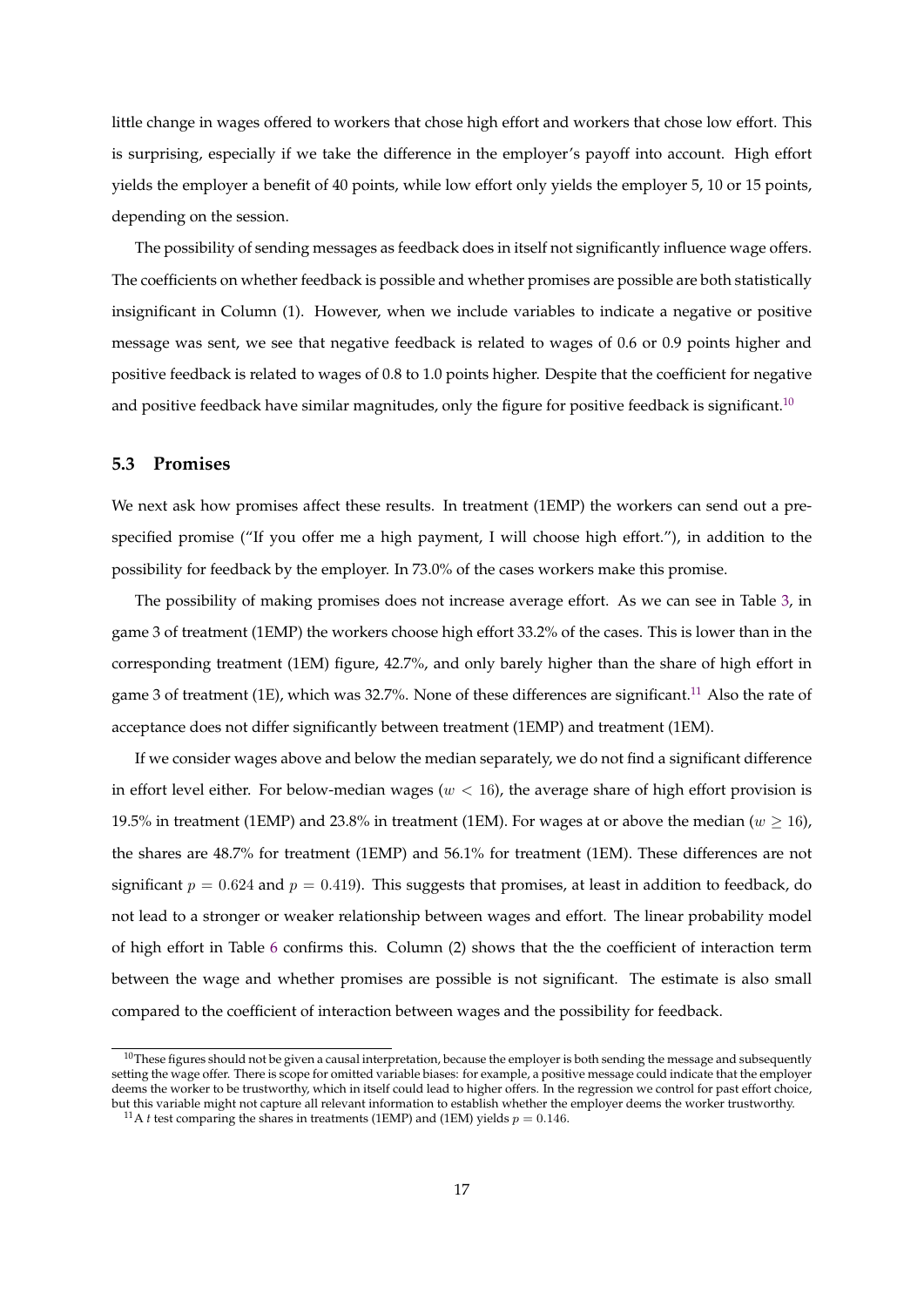**Result 4.** *The possibility of sending out promises, in addition to feedback, does not significantly impact on average wages and average effort or the relationship between wages and effort.*

However, even though the *possibility* for making promises, on aggregate, does not affect effort, we might still see a difference in behaviour between workers who made a promise and workers who did not make a promise. In Column (4) of the linear probability regression of effort in Table [6,](#page-16-0) the coefficient of the interaction term of wage and having made a promise is positive and significant. This suggests that there is a positive correlation between making a promise and exerting high effort, at least when the wage is high enough. This might seem at odds with the lack of effect of promises we found earlier, but could suggest a sorting effect: for example, if promises are only made by the workers who, without the possibility for promises, were already responding conditionally to wages and the other workers do not make promises, then there is no overall change in behaviour, but the coefficient for the interaction term between wages and having made a promise will still be positive and significant.

Promises do not seem to affect wage offers significantly. In Table [7](#page-18-0) the coefficients for whether promises are possible and whether a promise was actually made are not significant.

# **6 Discussion and conclusion**

As in [Davies & Fafchamps](#page-22-1) [\(2017\)](#page-22-1), and confirmed in the experiments in this paper, the average level of worker's effort in this experiment is low. In [Davies & Fafchamps](#page-22-1) [\(2017\)](#page-22-1) participants acting as employers in our experiments Ghana were less likely to use wage incentives to motivate workers, compared to the United Kingdom, which contributed to the lower level of effort. In this paper we introduced the possibility for feedback as well as for promises in additional experiments run in Ghana, arguing that because of the high prevalence of informal employment in Ghana, social incentives could be more effective than monetary incentives. Communication, and in particular feedback, indeed seems to matter. Feedback increases conditional reciprocity on behalf of the worker. For higher wages, feedback, and in particular positive feedback, increases effort. This suggests that communication is not an substitute for monetary incentives, but rather a complement.

The absence of a separate effect for promises, even at high wages, could suggest that a motivation to avoid guilt or a motivation to be consistent across the choices have little role in influencing effort. However, we did not study promises in isolation of feedback, and it might very well be that promises in isolation have an effect.

As discussed in Section [2,](#page-4-0) a preference for social approval is often suggested as an underlying motive for why feedback can function as an effective way to encourage higher effort. However, we find that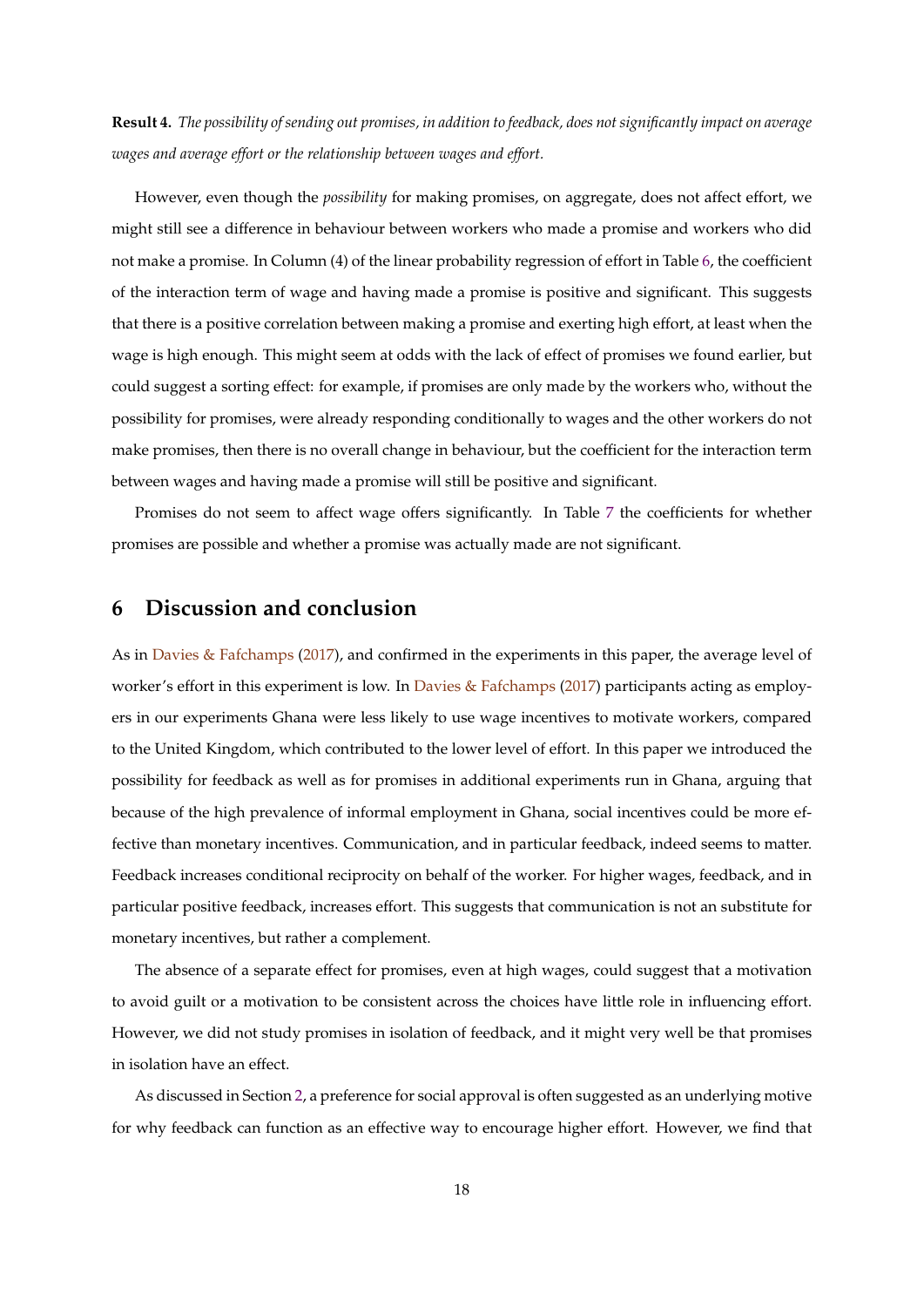feedback is mainly effective at high wage levels. At low wage levels, there is no significant difference in the choice of effort. This begs the question why workers would be less receptive to social approval incentives when facing an employer offering a low wage. The literature on social approval suggest that it is important to take into account who the social approval is coming from (see e.g., Gächter & Fehr, [1999\)](#page-23-6). In our experiment the social distance between the worker and the employer does not play a role, since the worker and employer are interacting anonymously. However, the actions of employers could reveal something to the worker about their personality or identity, and this could make the worker care more about gaining their approval. An example would be that a worker observing a high wage sees the employer as being of a "noble" or a "just" personality type, with whom the worker would like to identify (see e.g., [Akerlof & Kranton,](#page-22-14) [2000\)](#page-22-14).

Another interpretation of the results is that feedback reduces the uncertainty surrounding distributional concerns. A worker with distributional concerns does not only care about their own utility but also about the utility of others. However, if the worker faces imperfect information regarding the other employer's utility, feedback allows the worker to learn about the preferences of the employer. Receiving a positive feedback message indicates that the worker is behaving in line with the employer's interest.

Alternatively, the increase in effort after a positive message could be a result of positive reciprocity. If the worker gains utility from simply receiving a positive message, then reciprocity models suggest that the worker is more likely to reciprocate. However, the credibility of the message is important. If we analyze "sarcastic" messages (positive messages that follow after low effort) and include these in the linear probability regression of Table [6,](#page-16-0) we find that these messages are not effective in increasing effort.

Another question is how anonymity influences our results. Earlier experimental studies indicate that social approval incentives became more effective when there is some degree of social familiarity (Gächter & Fehr, [1999\)](#page-22-10) or when there is a face-to-face interaction [\(Rege & Telle,](#page-23-7) [2004;](#page-23-7) [Falk et al.,](#page-22-10) 1999). Real life employment situations are far from being anonymous and particularly in informal unemployment social networks play an important role. Nevertheless, many firm surveys still suggest that despite the higher degree of social proximity between workers and employers in many developing countries, worker management is problematic [\(Bloom & Van Reenen,](#page-22-15) [2007\)](#page-22-15).

A further unexplored issue is how feedback can function when it is more public. Praising and, in particular, shaming are often inherently public. Part of the deterrence effect of shaming is that other people know. A relevant question here is whether publicly shaming someone of an action, which does not only tell third parties about the action itself but also how the action was perceived by the other party, is more effective than just spreading the information on the action.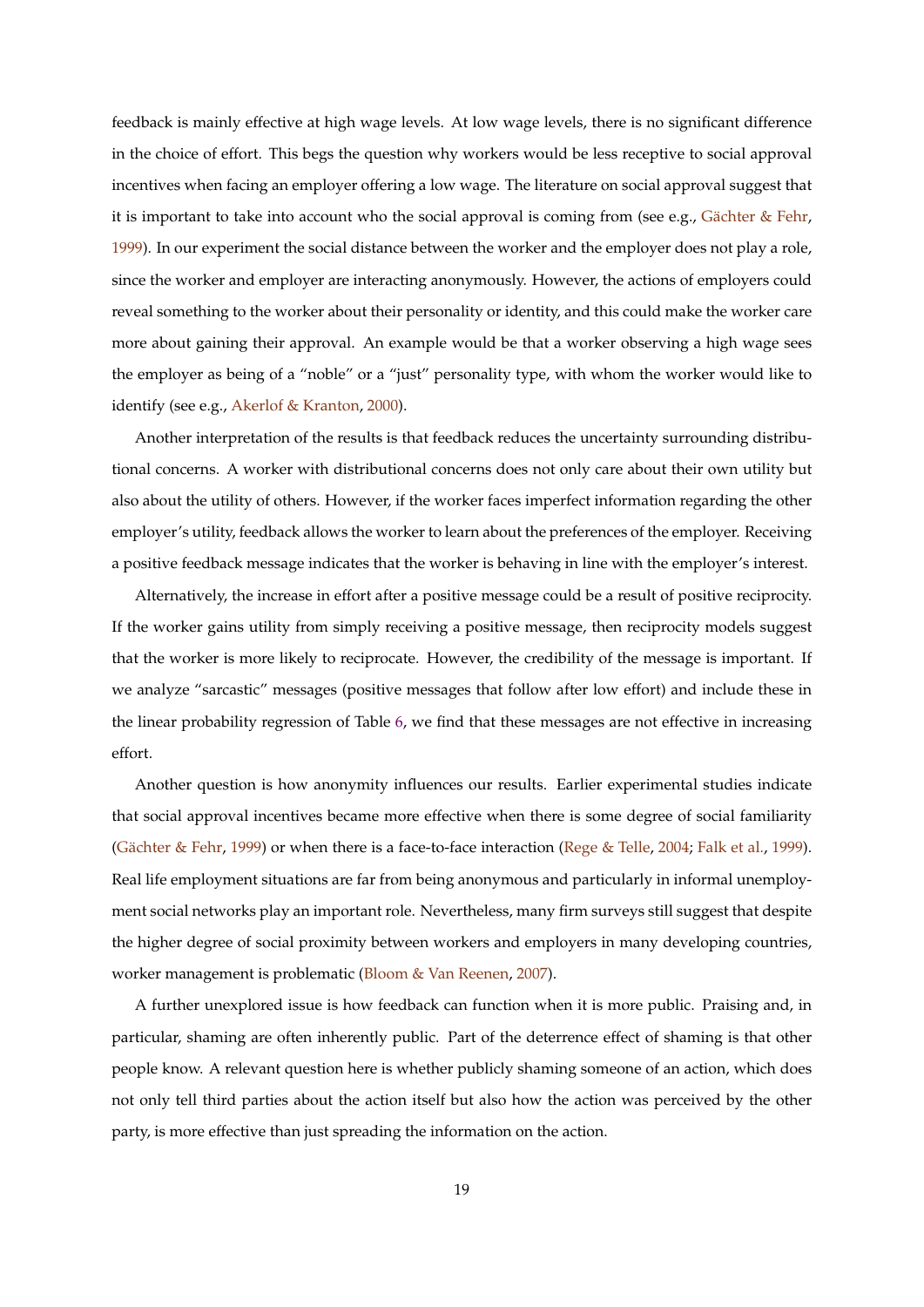# **References**

- <span id="page-22-14"></span>Akerlof, G. A. & Kranton, R. E. (2000). Economics and Identity. *Quarterly Journal of Economics*, 115(August), 715–753.
- <span id="page-22-3"></span>Bandiera, O., Barankay, I., & Rasul, I. (2005). Social preferences and the response to incentives: Evidence from personnel data. *Quarterly Journal of Economics*, 120(3), 917–962.
- <span id="page-22-6"></span>Bandiera, O. & Fischer, G. (2013). Can "Good" HR Practices Be Exported? Evidence from a Field Experiment in Ghana. *IGC Working Paper*, (F-6021-GHA-1).
- <span id="page-22-11"></span>Barr, A. (2001). Social Dilemmas and Shame-based Sanctions: Experimental results from rural Zimbabwe. *CSAE Working Paper*, (11).
- <span id="page-22-5"></span>Barr, A. & Serneels, P. (2009). Reciprocity in the workplace. *Experimental Economics*, 12(1), 99–112.
- <span id="page-22-15"></span>Bloom, N. & Van Reenen, J. (2007). Measuring and Explaining Management Practices Across Firms and Countries. *Quarterly Journal of Economics*, 122(4), 1351–1408.
- <span id="page-22-9"></span>Brandts, J., Charness, G., & Ellman, M. (2014). Let's talk: How communication affects contract design. *Working Paper*.
- <span id="page-22-2"></span>Breza, E., Kaur, S., & Shamdasani, Y. (2015). The Morale Effects of Pay Inequality. *Mimeo*.
- <span id="page-22-13"></span>Brown, M., Falk, A., & Fehr, E. (2004). Relational Contracts and the Nature of Market Interactions. *Econometrica*, 72(3), 747–780.
- <span id="page-22-4"></span>Charness, G. & Dufwenberg, M. (2006). Promises and partnership. *Econometrica*, 74(6), 1579–1601.
- <span id="page-22-8"></span>Charness, G. & Dufwenberg, M. (2010). Bare promises: An experiment. *Economics Letters*, 107(2), 281–283.
- <span id="page-22-12"></span>Cooper, D. J. & Lightle, J. P. (2013). The gift of advice: Communication in a bilateral gift exchange game. *Experimental Economics*, 16(4), 443–477.
- <span id="page-22-1"></span>Davies, E. & Fafchamps, M. (2017). When No Bad Deed Goes Punished: Relational Contracting in Ghana versus the UK. *NBER Working Paper*.
- <span id="page-22-7"></span>Debrah, Y. A. & Mmieh, F. (2009). Employment relations in small- and medium-sized enterprises: insights from Ghana. *The International Journal of Human Resource Management*, 20(7), 1554–1575.
- <span id="page-22-0"></span>Dellavigna, S., List, J. A., Malmendier, U., & Rao, G. (2016). Estimating Social Preferences and Gift Exchange at Work. *Working paper*.
- <span id="page-22-10"></span>Falk, A., Gächter, S., & Kovács, J. (1999). Intrinsic motivation and extrinsic incentives in a repeated game with incomplete contracts. *Journal of Economic Psychology*, 20(3), 251–284.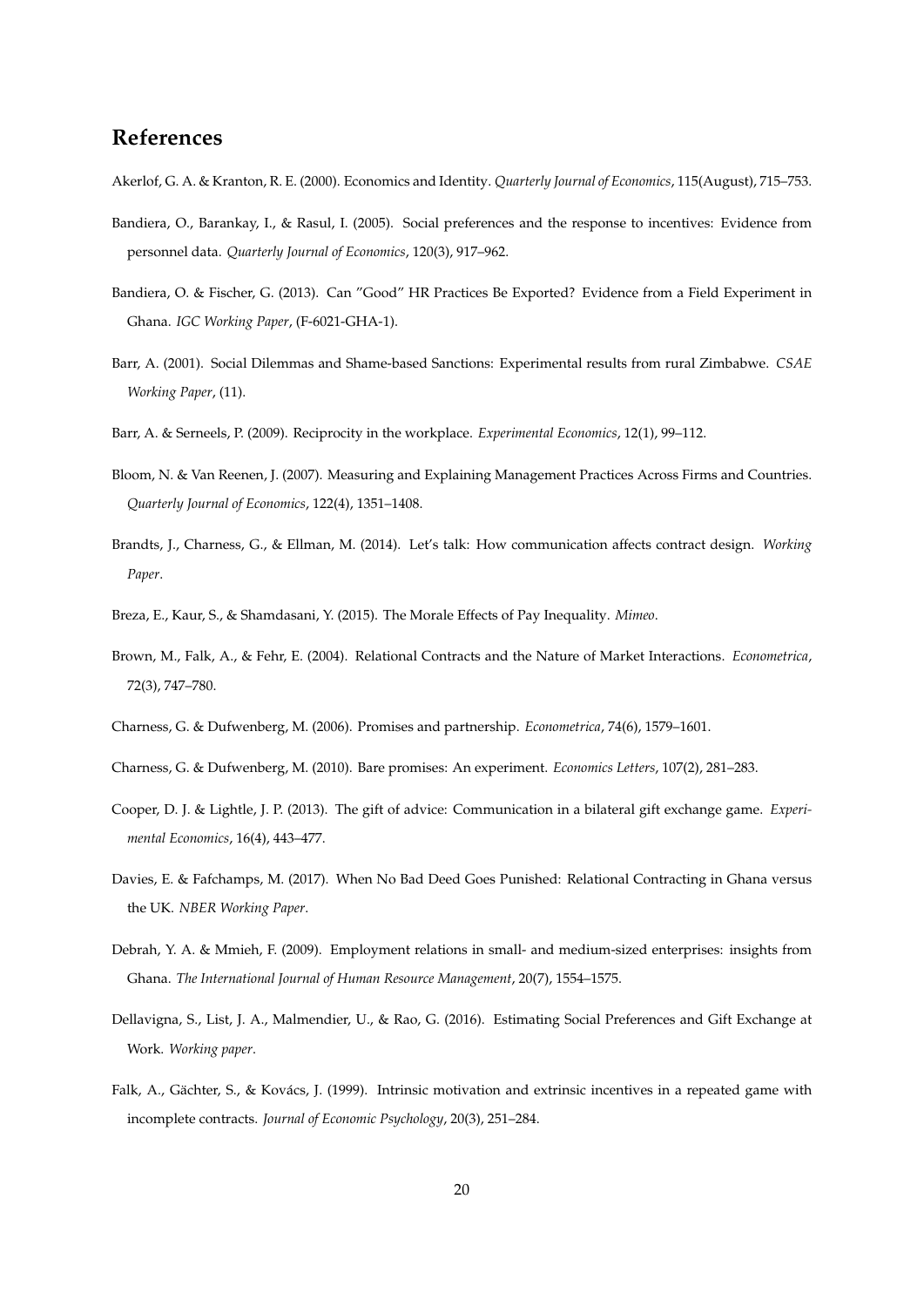- <span id="page-23-9"></span>Fehr, E. & Falk, A. (1999). Wage rigidity in a competitive incomplete contract market. *Journal of Political Economy*, 107(1), 106–134.
- <span id="page-23-4"></span>Fehr, E., Kirchsteiger, G., & Riedl, A. (1993). Does Fairness Prevent Market Clearing? An Experimental Investigation. *The Quarterly Journal of Economics*, 108(2), 437–459.
- <span id="page-23-6"></span>Gächter, S. & Fehr, E. (1999). Collective action as a social exchange. *Journal of Economic Behavior & Organization*, 39(4), 341–369.
- <span id="page-23-3"></span>Ghana Statistical Service (2014). *Ghana Living Standards Survey Round 6 (GLSS 6). Labour Force Report*. Technical report.
- <span id="page-23-5"></span>Ismayilov, H. & Potters, J. (2015). Why do promises affect trustworthiness, or do they? *Experimental Economics*, 19(2), 382–393.
- <span id="page-23-2"></span>Masclet, D., Noussair, C. N., Tucker, S., & Villeval, M.-C. (2003). Monetary and Nonmonetary Punishment in the Voluntary Contributions Mechanism. *American Economic Review*, 93(1), 366–380.
- <span id="page-23-0"></span>Prendergast, C. (1999). The Provision of Incentives in Firms. *Journal of Economic Literature*, 97(1), 7–63.
- <span id="page-23-7"></span>Rege, M. & Telle, K. (2004). The impact of social approval and framing on cooperation in public good situations. *Journal of Public Economics*, 88(7-8), 1625–1644.
- <span id="page-23-1"></span>Vanberg, C. (2008). Why Do People Keep Their Promises? An Experimental Test of Two Explanations. *Econometrica*, 76(6), 1467–1480.
- <span id="page-23-8"></span>Xiao, E. & Houser, D. (2005). Emotion expression in human punishment behavior. *Proceedings of the National Academy of Sciences of the United States of America*, 102(20), 7398–401.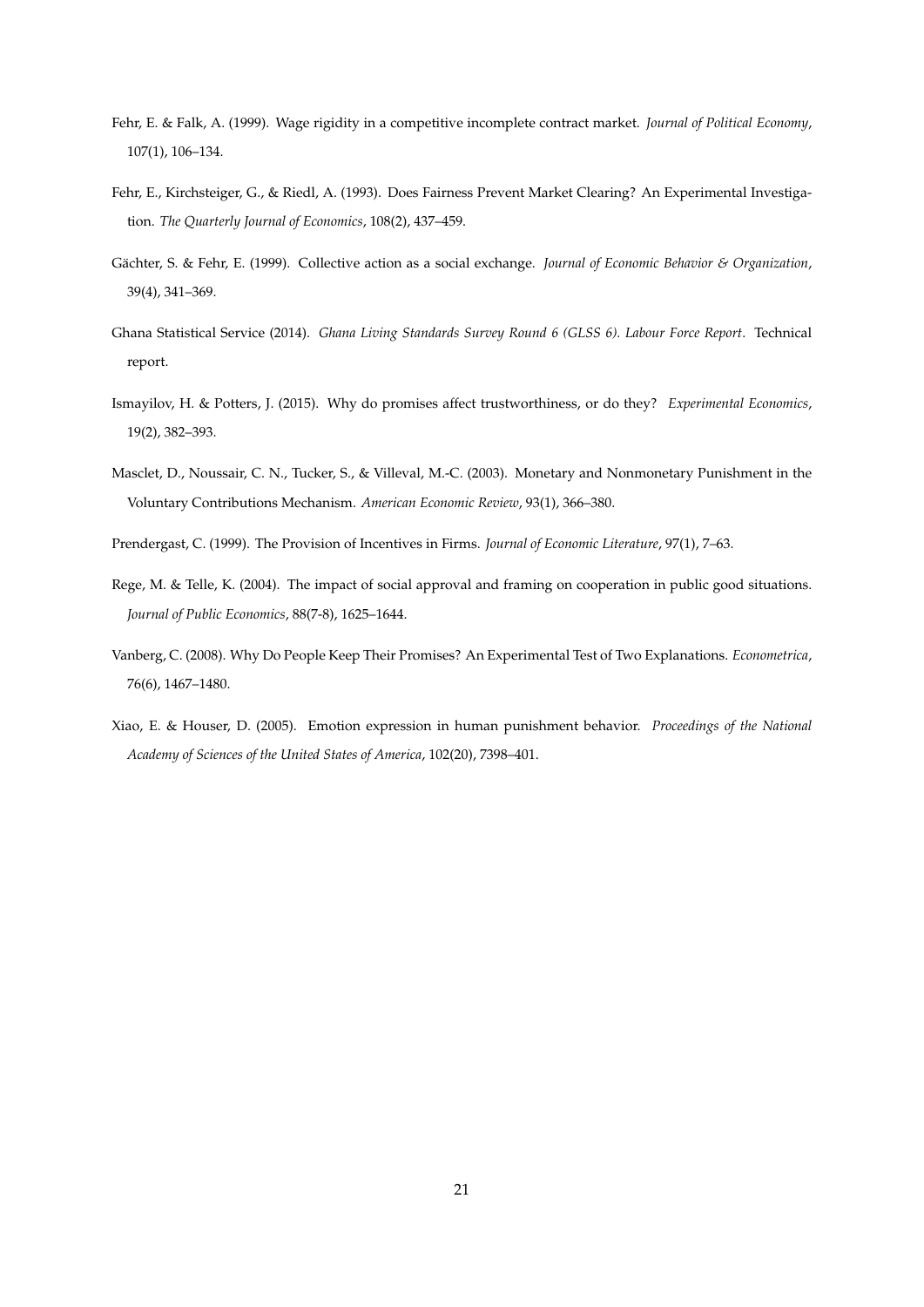# **Appendix**

# **A Additional graphs and figures**

# **A.1 Payoffs of workers and employers**

<span id="page-24-0"></span>The relation between the wage offer and the workers' and employers' earnings are shown in Figure [5](#page-24-0) and [6.](#page-25-0)



**Figure 5:** The payoffs of workers and employers, and the offers made by employers in treatments (1C) and (1E).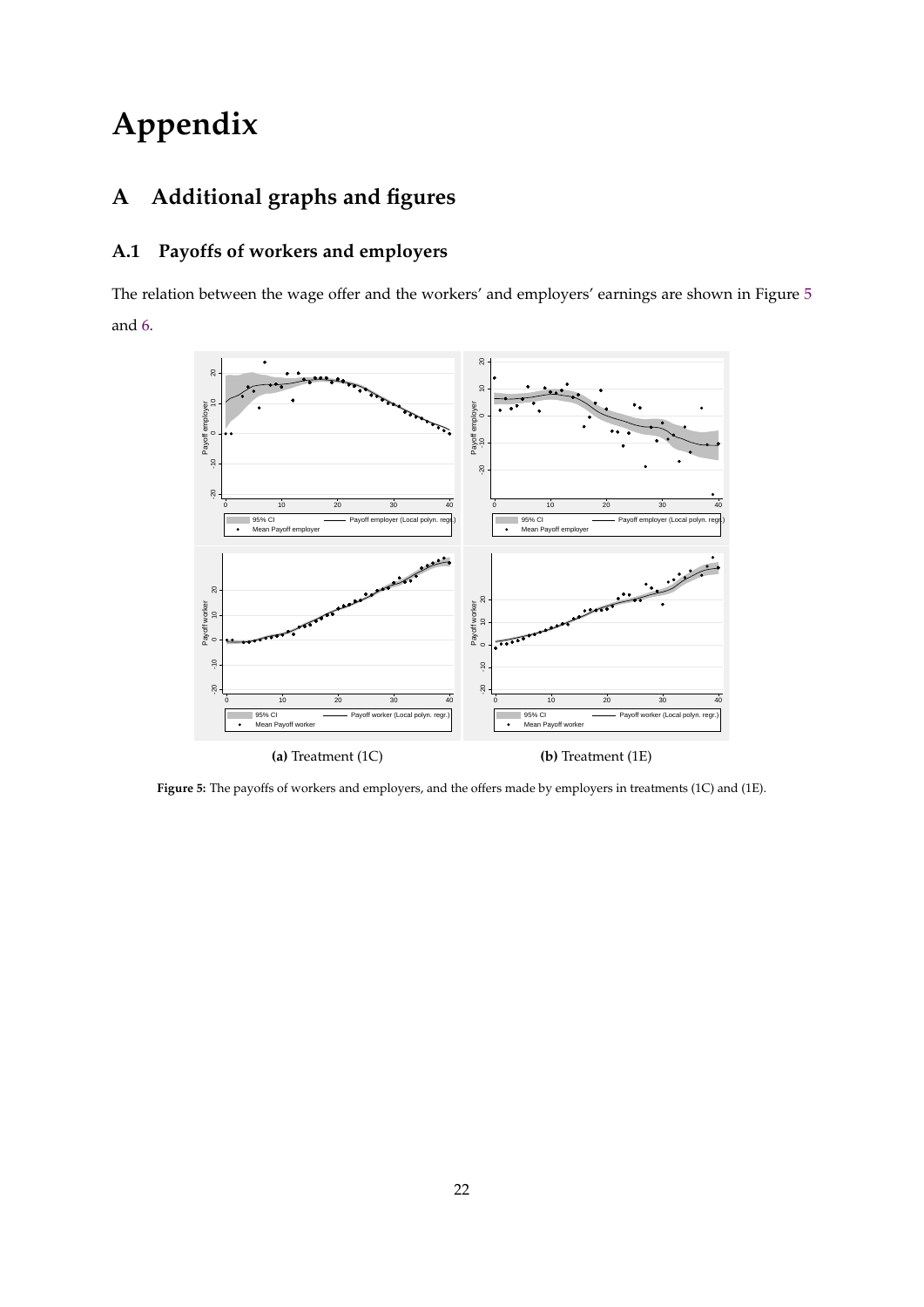<span id="page-25-0"></span>

**Figure 6:** The payoffs of workers and employers, and the offers made by employers in treatments (1ET) and (1ETP).

## **A.2 Further analysis of the impact of incomplete contracting**

Figures [7](#page-25-1) and [8](#page-26-0) show the average wage, average compliance and the payoffs for each period of each game. We see that the offered wages are lower than in the perfect enforcement treatment. However, we do not find a significant difference in acceptance rates, apart from the last game. This could be related to the lower wages, which are linked to lower acceptance rates. The average compliance rate is low and appears to decrease over time. This low level of compliance leads to a highly unequal distribution of the surplus, where workers capture most of it.

<span id="page-25-1"></span>

**Figure 7:** Average wage offers and compliance for treatment (1C) and treatment (1E)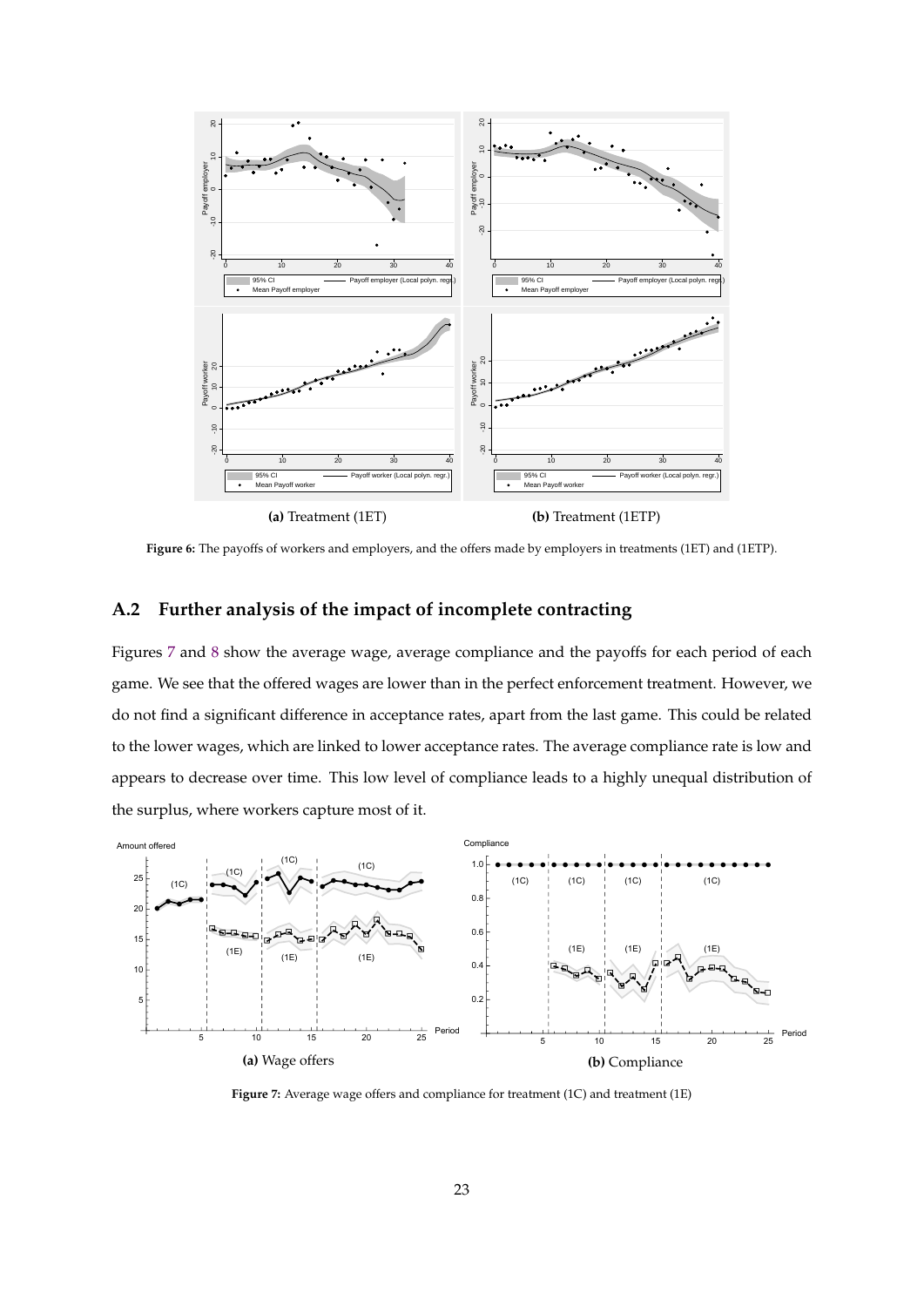<span id="page-26-0"></span>

**Figure 8:** Average earnings in treatment (1C) and (1E)

**Amounts offered** The bottom graphs of Figure [9](#page-28-0) shows the distribution of offers. When comparing the full compliance treatment (1C) with the effort choice treatment (1E) we see that in the case of the control treatment a substantial part of the offers lie around 20 points. A clear single peak pattern can be seen here, while in the effort choice treatments two peaks in the distribution of amounts offered appear: one around five or six points and one around 20 points. The peak around 20 point corresponds to a scenario where the surplus is almost equally shared between workers and employers (the amount corresponding to an exactly equal sharing of surplus if the worker chooses high effort is 23 points). In case of the full compliance (1C) model, these offers are in line with the predictions made by the fairness models and reject the predictions of the model assuming perfectly self-interested agents.

At an offer of five or six points and a choice of low effort most of the surplus is captured by the worker (depending on whether the cost of low effort is 5, 10 or 15 points). When accepting an offer of five or six points, it is not (strictly) profitable for a worker to choose high effort, because a high effort offer will cost the worker six points. Employers offering this amount are probably anticipating that the worker is choosing low effort in the next round. Still, the offer is higher than what a purely selfinterested worker would need to accept the offer (zero or one), indicating that either the employers still care about fairness at these low wage levels or that they anticipate that the worker will still care about this (and reject an offer that is too low).

**Acceptance of offers** The top graphs in Figure [9](#page-28-0) show the relation between wage and acceptance of the offer. When looking at acceptance rates, we see that for the same wage acceptance rates are higher in the effort choice treatments, especially for offers above 10 points: here almost all offers are accepted. The model assuming solely self-interested subjects predicts that any offer of six or higher in case of full compliance treatments and any offer of zero or higher in case of the effort choice treatments should be accepted by the worker. We find that participants still reject offers above these levels. Acceptance rates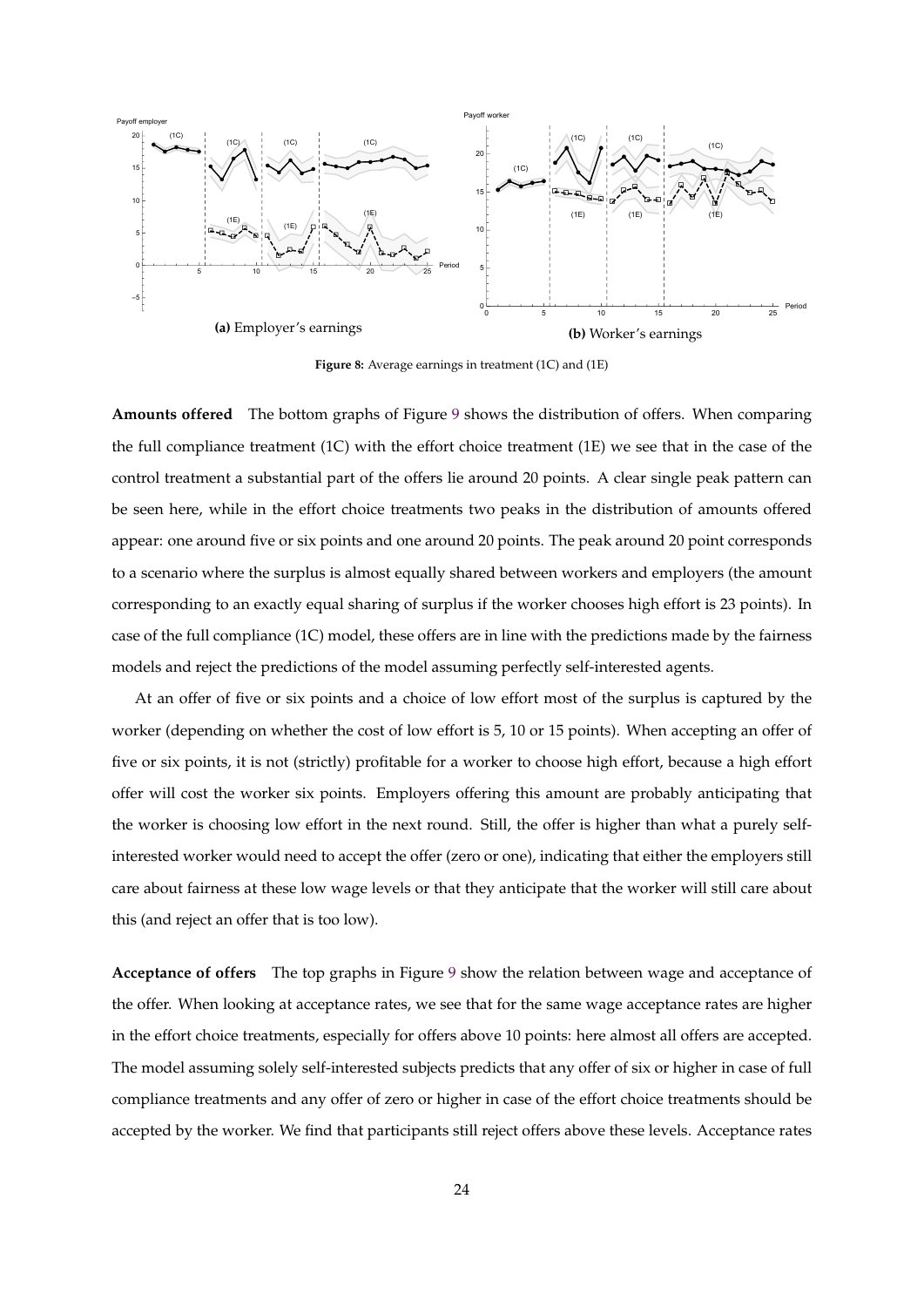are higher for the effort choice treatments. This is in line with predictions from the fairness models, as workers now can punish low offers costlessly by accepting them and then choosing low effort. This is of course not possible in the full compliance treatment (1C).

**Effort choice** This is discussed in further detail in the main text.

## **A.3 Messaging and the wage-effort relationship**



**Figure 10:** The wage-effort relationship before and after a positive and negative message, in treatment (1EM).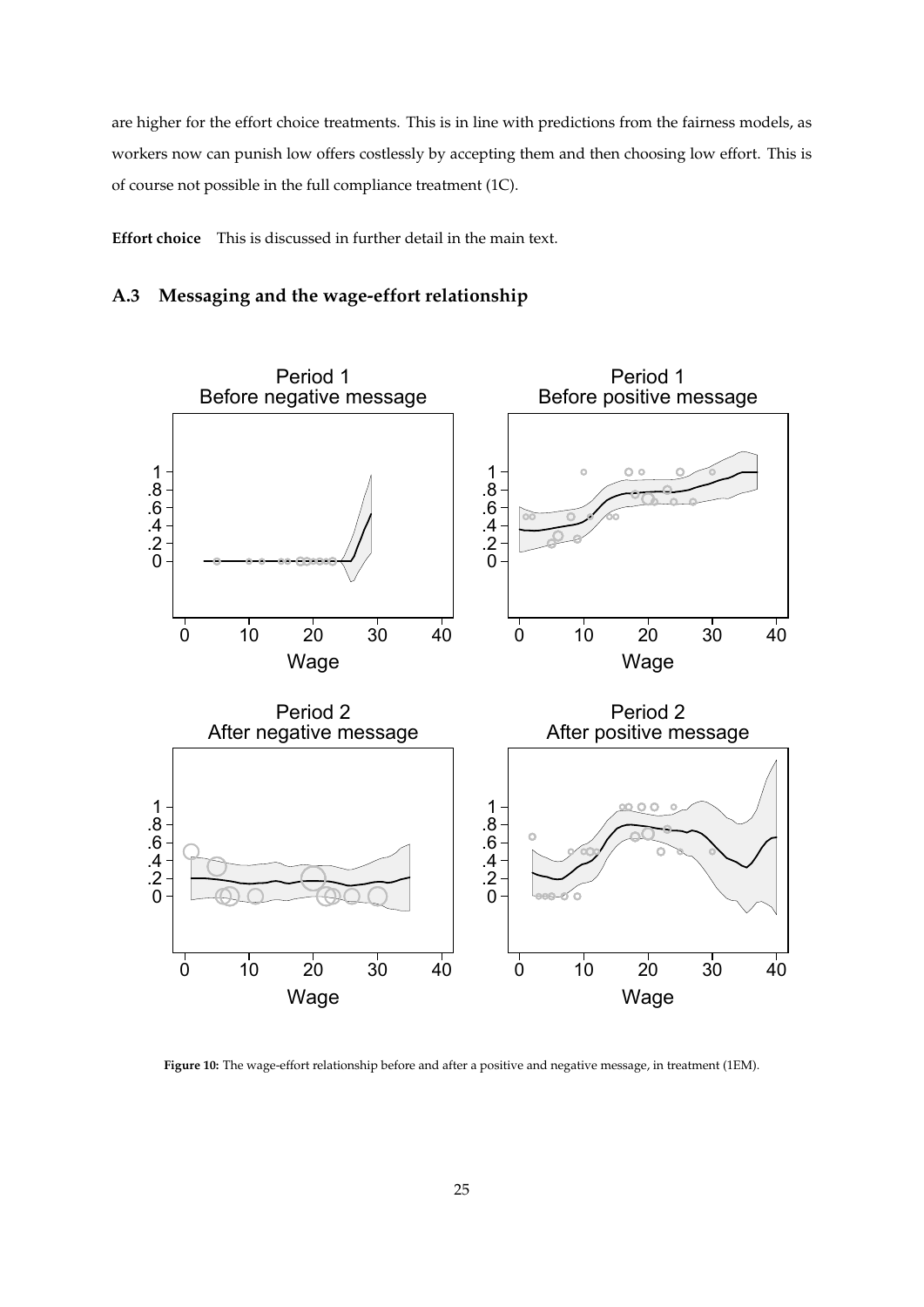<span id="page-28-0"></span>

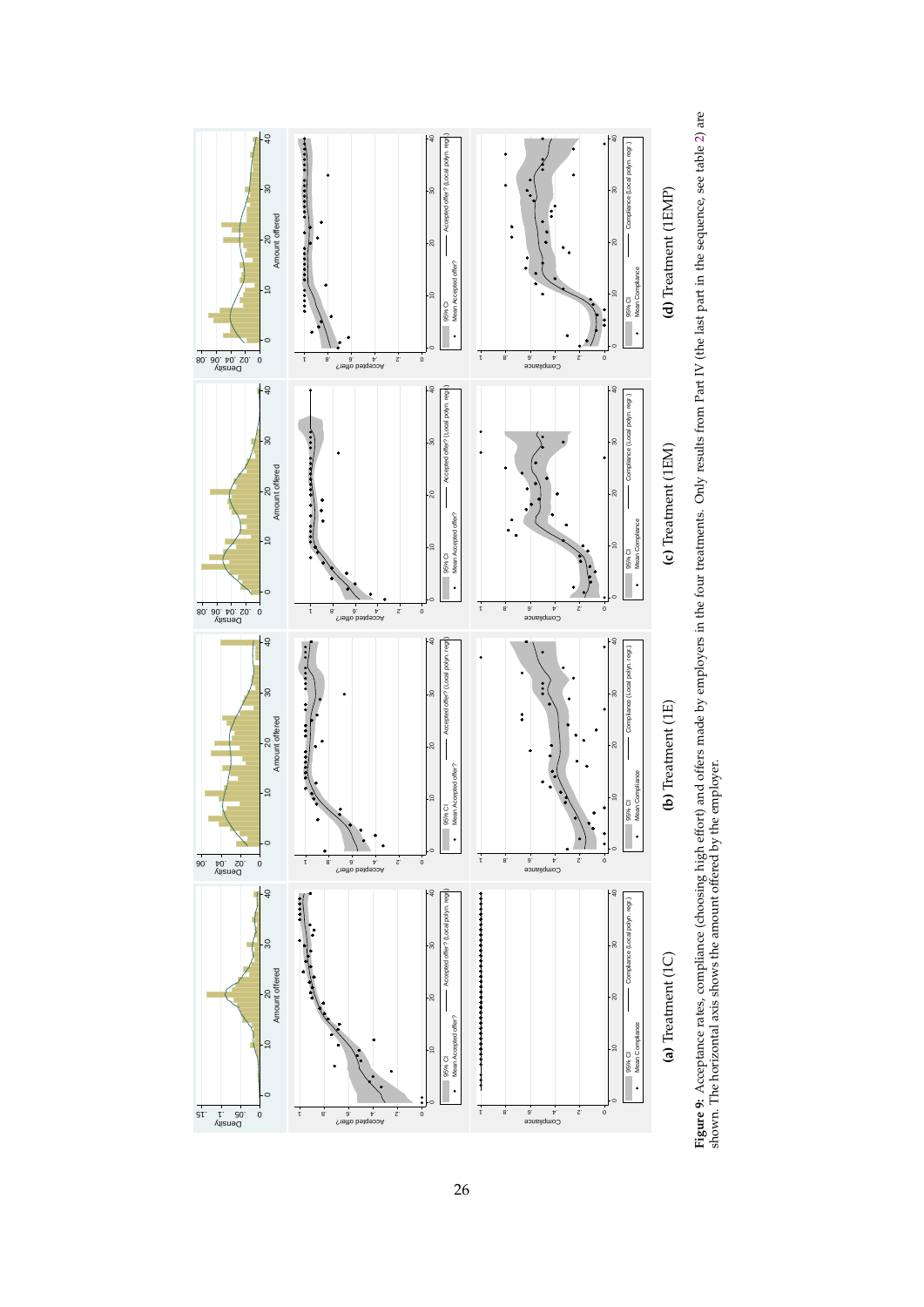

Figure 11: The wage-effort relationship change after no message (treatment (1E)), a negative or positive message (treatment (1EM)), given that the worker chose high effort in the previous period.



**Figure 12:** The wage-effort relationship change after no message (treatment (1E)), a negative or positive message (treatment (1EM)), given that the worker did not chose high effort in the previous period.

# **B Instructions**

### **B.1 Screens**

Participants used tablets to make their choices. In Figure [13](#page-30-0) shows the offer screen for the employer. The user can both slide the slider or use the plus and minus buttons. A popup appears while adjusting the offer (see Figure [14\)](#page-30-1), showing the payoffs for the worker and the employer.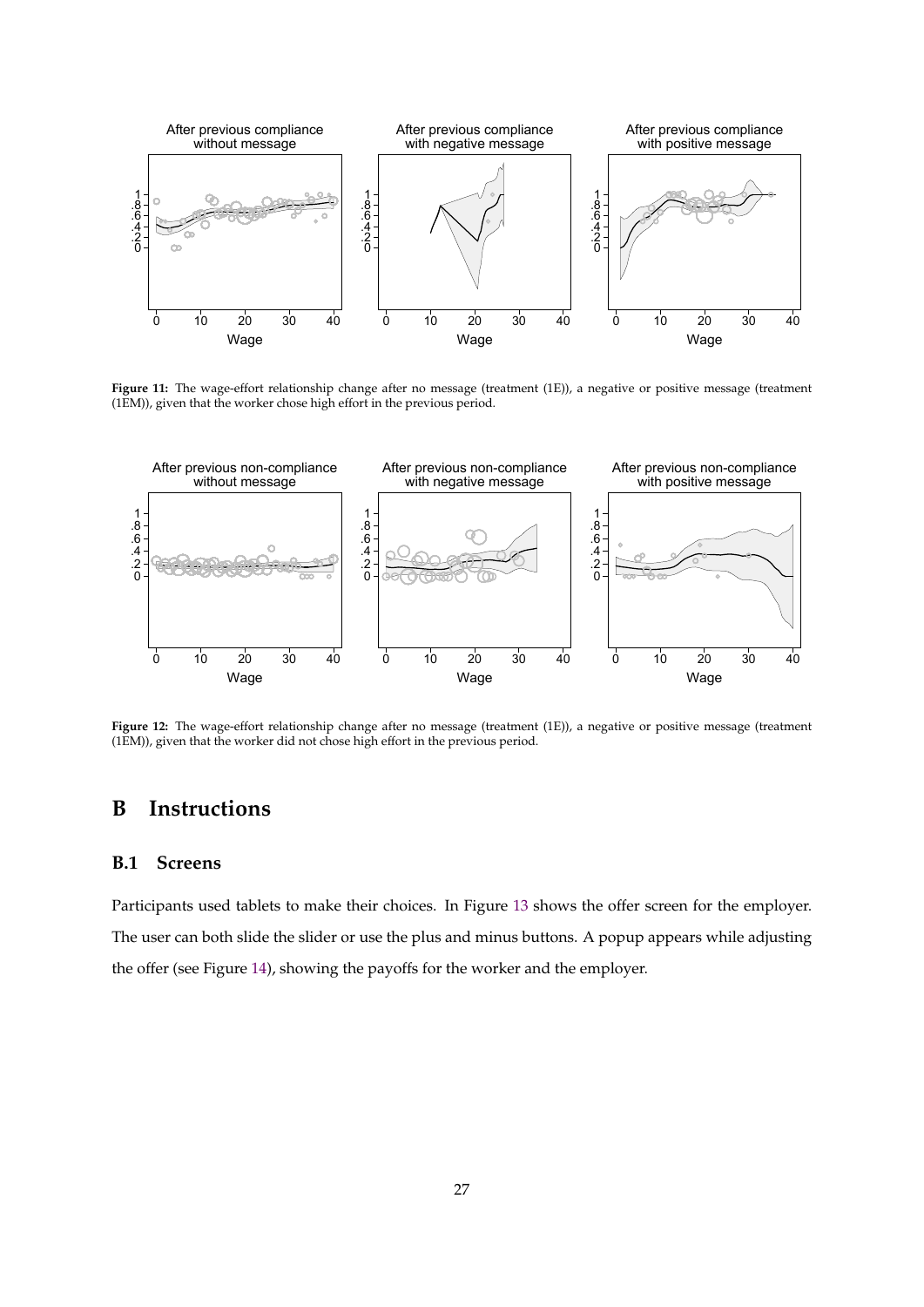<span id="page-30-0"></span>

| Period 3 of 5      |                                                                                                                                                               |                  | <b>Time remaining: 21 seconds</b> | Oxford | A2            | <b>Show history</b> |  |  |  |  |
|--------------------|---------------------------------------------------------------------------------------------------------------------------------------------------------------|------------------|-----------------------------------|--------|---------------|---------------------|--|--|--|--|
|                    | <b>Make your offer</b>                                                                                                                                        |                  |                                   |        |               |                     |  |  |  |  |
|                    | <b>Previous effort</b><br>for you                                                                                                                             | Your<br>messages | <b>Make offer:</b>                |        |               | <b>Submit</b>       |  |  |  |  |
| <b>Worker</b><br>K | 1 2 3 4 5                                                                                                                                                     | 1 2 3 4 5<br>(C) | $\bf{0}$<br>10                    | 40     | <b>Remove</b> | Your offer:<br>10   |  |  |  |  |
|                    | <b>Symbols:</b><br>= worker chose high effort in this period<br>= worker chose low effort in this period<br>= worker did not choose your offer in this period |                  |                                   |        |               |                     |  |  |  |  |

**Figure 13:** Employers make offers.

<span id="page-30-1"></span>

**Figure 14:** The pop-up indicating potential payoffs.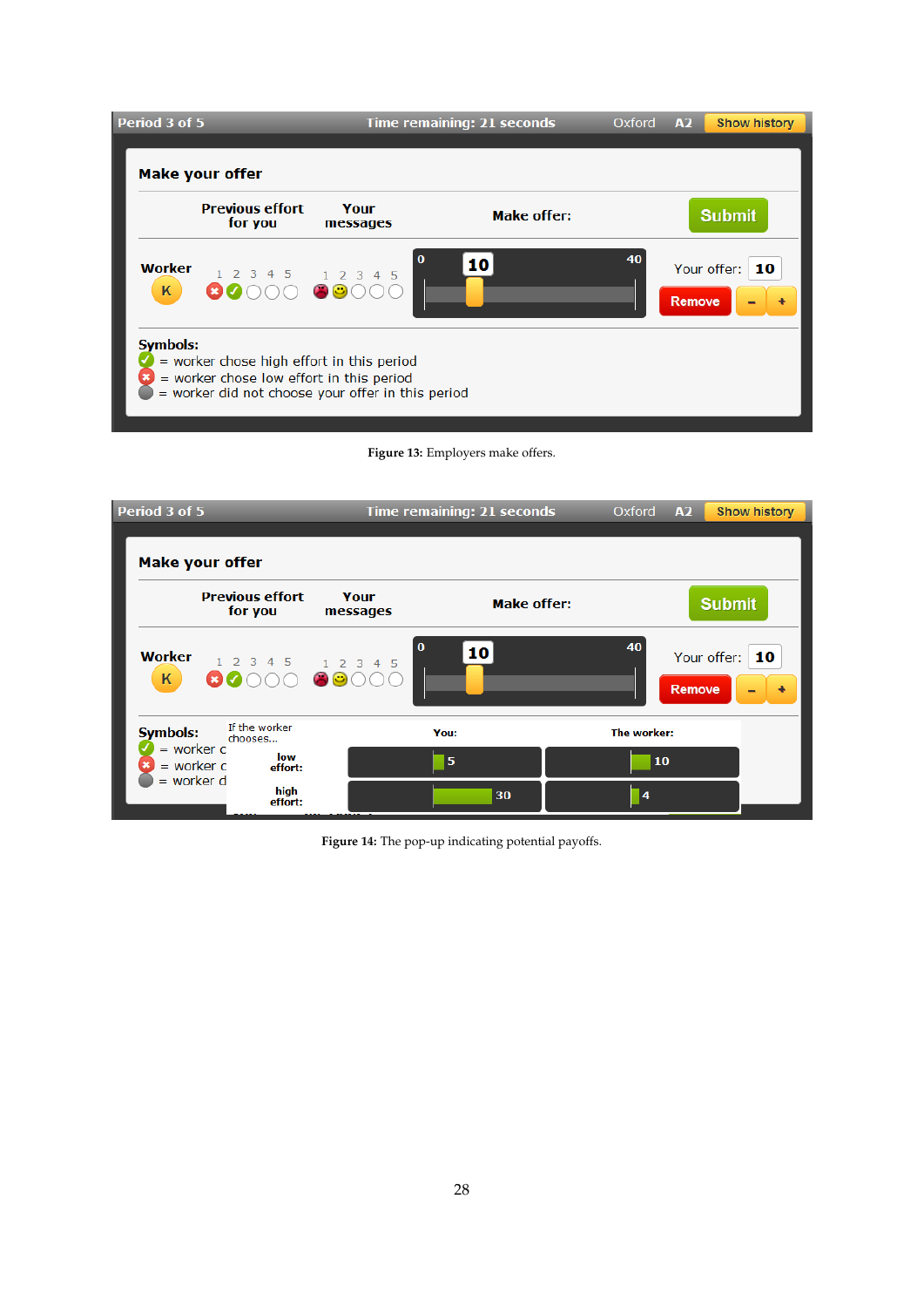| Practice period 1 of 1                                                                                               | <b>Time remaining: 45 seconds</b> | $Oxford$ $A1$                                                                           | <b>Show history</b> |
|----------------------------------------------------------------------------------------------------------------------|-----------------------------------|-----------------------------------------------------------------------------------------|---------------------|
| <b>Pick an offer</b><br><b>Effort</b><br><b>Amount</b><br><b>Employer</b><br>offered: expected:<br>10 points<br>High | <b>Select</b>                     | OR:<br><b>Refuse the offer</b><br>You will earn<br>0 points.<br><b>Refuse the offer</b> |                     |
| Your earnings depend on the effort you choose in the next screen.<br><b>OK</b>                                       |                                   |                                                                                         |                     |



| Practice period 1 of 1                                                                                            |                                       |           |                    |                            | Oxford | A1 | <b>Show history</b> |
|-------------------------------------------------------------------------------------------------------------------|---------------------------------------|-----------|--------------------|----------------------------|--------|----|---------------------|
| You received 10 points by employer $\boxed{7}$ . The employer expects high effort.<br>Choose the level of effort: |                                       |           |                    |                            |        |    |                     |
|                                                                                                                   | Low effort                            |           |                    | <b>High effort</b>         |        |    |                     |
|                                                                                                                   | <b>C</b> This is lower than demanded. |           |                    | This is what was demanded. |        |    |                     |
|                                                                                                                   | Your cost:                            | 0 points  | Your cost:         | 6 points                   |        |    |                     |
|                                                                                                                   | The employer gets:                    | 15 points | The employer gets: | 40 points                  |        |    |                     |
| You will<br>earn:                                                                                                 | 10                                    |           | $\blacksquare$     |                            |        |    |                     |
| The employer<br>will earn:                                                                                        | $\blacksquare$ 5                      |           |                    | 30                         |        |    |                     |
|                                                                                                                   | Low effort                            |           | <b>High effort</b> |                            |        |    |                     |
|                                                                                                                   |                                       |           |                    |                            |        |    |                     |

**Figure 16:** Worker chooses the level of effort.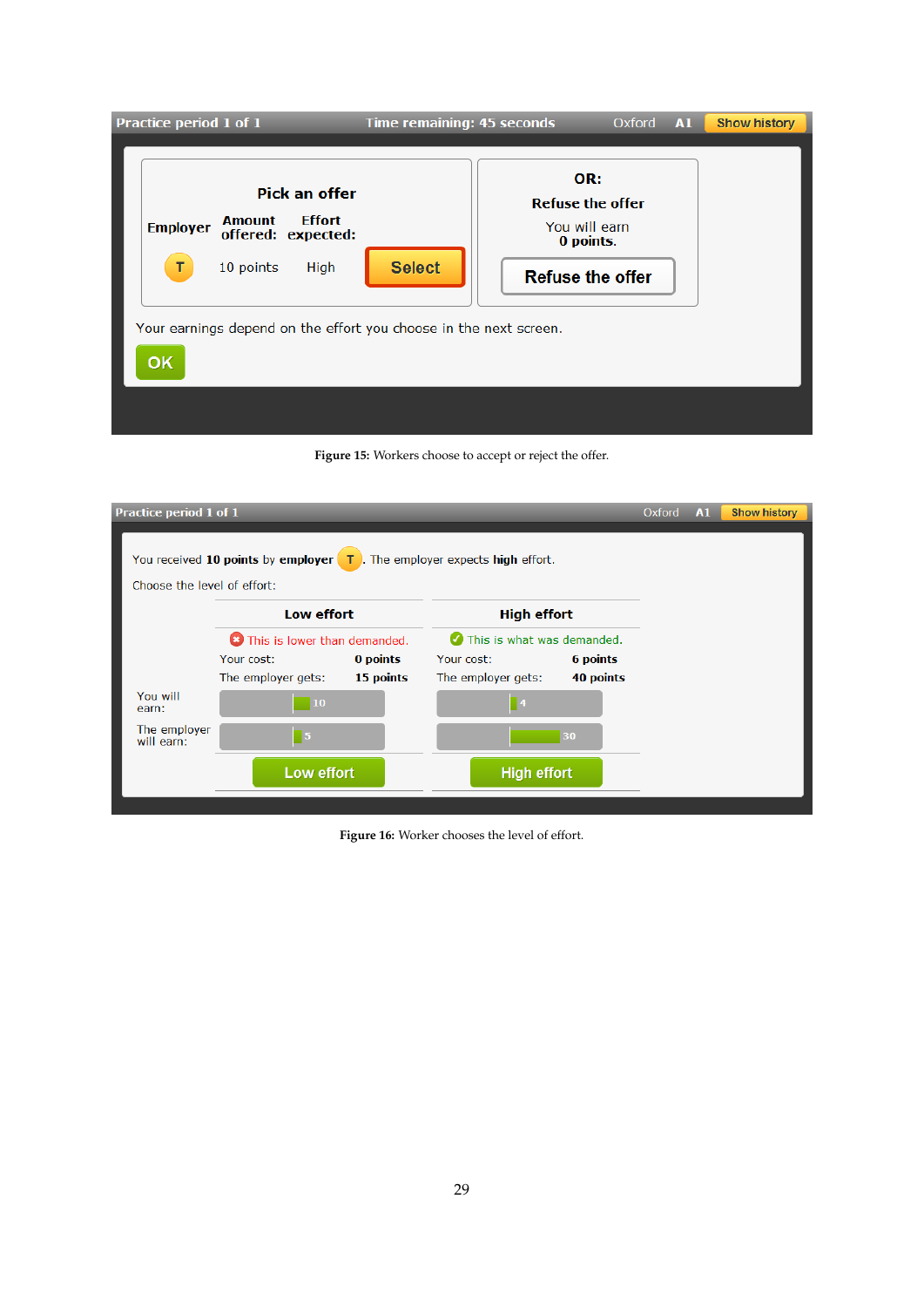| Positive message @           |             | Negative message                     |      |
|------------------------------|-------------|--------------------------------------|------|
| "Thank you!"                 | <b>Send</b> | "Why did you do this to me?"         | Send |
| "You are hardworking."       | <b>Send</b> | "I pity your children."              | Send |
| "You are a reliable person." | <b>Send</b> | "You are a disgrace to your family." | Send |

**Figure 17:** Messages in the (1EM) and (1EMP) treatments.

| Period 4 of 5                                              | Time remaining: 9 seconds                                                                                 | A <sub>3</sub><br>Oxford | Show history |  |  |
|------------------------------------------------------------|-----------------------------------------------------------------------------------------------------------|--------------------------|--------------|--|--|
|                                                            | Do you want to make the following promise to employer $\begin{array}{ c c c c c }\n\hline\n\end{array}$ ? |                          |              |  |  |
| If you offer me a high payment, I will choose high effort. |                                                                                                           |                          |              |  |  |
| <b>Make promise</b>                                        | Don't make promise                                                                                        |                          |              |  |  |
|                                                            |                                                                                                           |                          |              |  |  |
|                                                            |                                                                                                           |                          |              |  |  |
|                                                            |                                                                                                           |                          |              |  |  |
|                                                            |                                                                                                           |                          |              |  |  |

**Figure 18:** Promises in the (1EMP) treatment.

# **B.2 Script**

Below is an excerpt of the script used in the experiments. First, we make sure that participants feel comfortable using the tablets, without going through the details of the game. After this, we explain the game in an interactive way, without using the tablets. Finally, we let the participants practice the game for two periods on the tablets, before starting the first treatment.

"Good morning. / Good afternoon. My name is Elwyn Davies. I am a researcher at the University of Oxford. This is Martin Černý, who is also working on this project. Besides this, we have (insert names of *local team)*.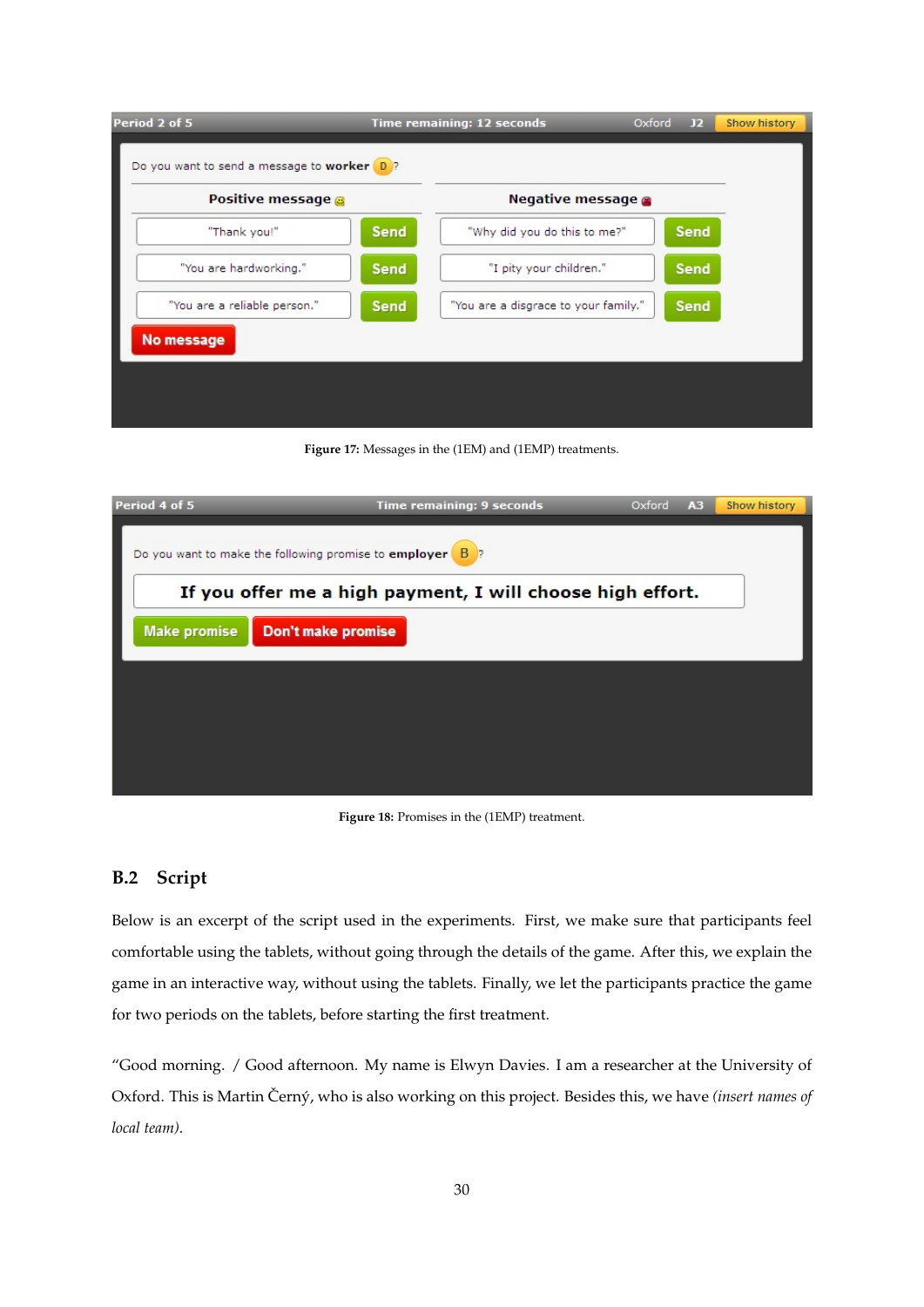Welcome to this session of the experiment. This experiment is part of a wider study done by the University of Oxford on Ghanaian entrepreneurship and firms. The goal is to see how people behave in a virtual marketplace. Please remain silent during the entire duration of the experiment and keep your mobile phones switched off. I don't want to hear any mobile phones during this session.

During this session you will earn points. These points will be converted to Cedis at the end of the session. 100 points is equal to five Cedis. If you arrived on time, you will earn 10 cedis in addition to this.

I will explain more about this experimental session later on. First, I will talk about how to use the tablet. You will use the tablet to make choices in this experiment. Please have a look at your tablet and read the message. If you are done reading, press OK.

Make sure to touch the screen gently. Do not press it too hard.

### **(Wait.)**

We are now going to practice how to make offers. In this game you will be either an employer or a worker. Employers make offers to the workers. I will talk about that more later on. First we will practice how to make an offer.

Please press somewhere on the gray bar. You will see a number appear. You can select a number between 0 and 40. Please try to select different numbers: 0, 5, 10, 15 and so on. Try to change from 0 to 5, or from 32 to 37. And then change the number again.

You can use the plus and minus signs to change the number. Please try this as well.

If you don't want to make an offer, you can click on *Remove*. The number then disappears. You can get the number back by clicking on the bar. Please try this as well.

If you have any questions, please ask them. We will come to your desk to answer them.

### **(Wait until everybody is done.)**

I will now talk about the experiment itself and what we are going to do. Some of you will be employers, some of you will be workers. We will determine by chance which role you get. Each period the employers start by selecting the payment they would like to offer to the workers. You have to select a number on the gray bar. The workers then choose to accept or reject the payment. If they reject this payment, both get zero points. If the worker accepts the offer, the worker will get paid the amount and will then work for the employer. The worker is working hard for the employer, and this gives a profit of 40 points to the employer. Working hard is tiring for the worker, so the worker will get less, and lose 6 points. But of course, the worker received a payment from the employer.

Let's give you an example. Suppose I am an employer, and Martin is a worker. Workers are indicated by a letter. You cannot tell who in the room this worker is, but it is somebody in this room. Let's assume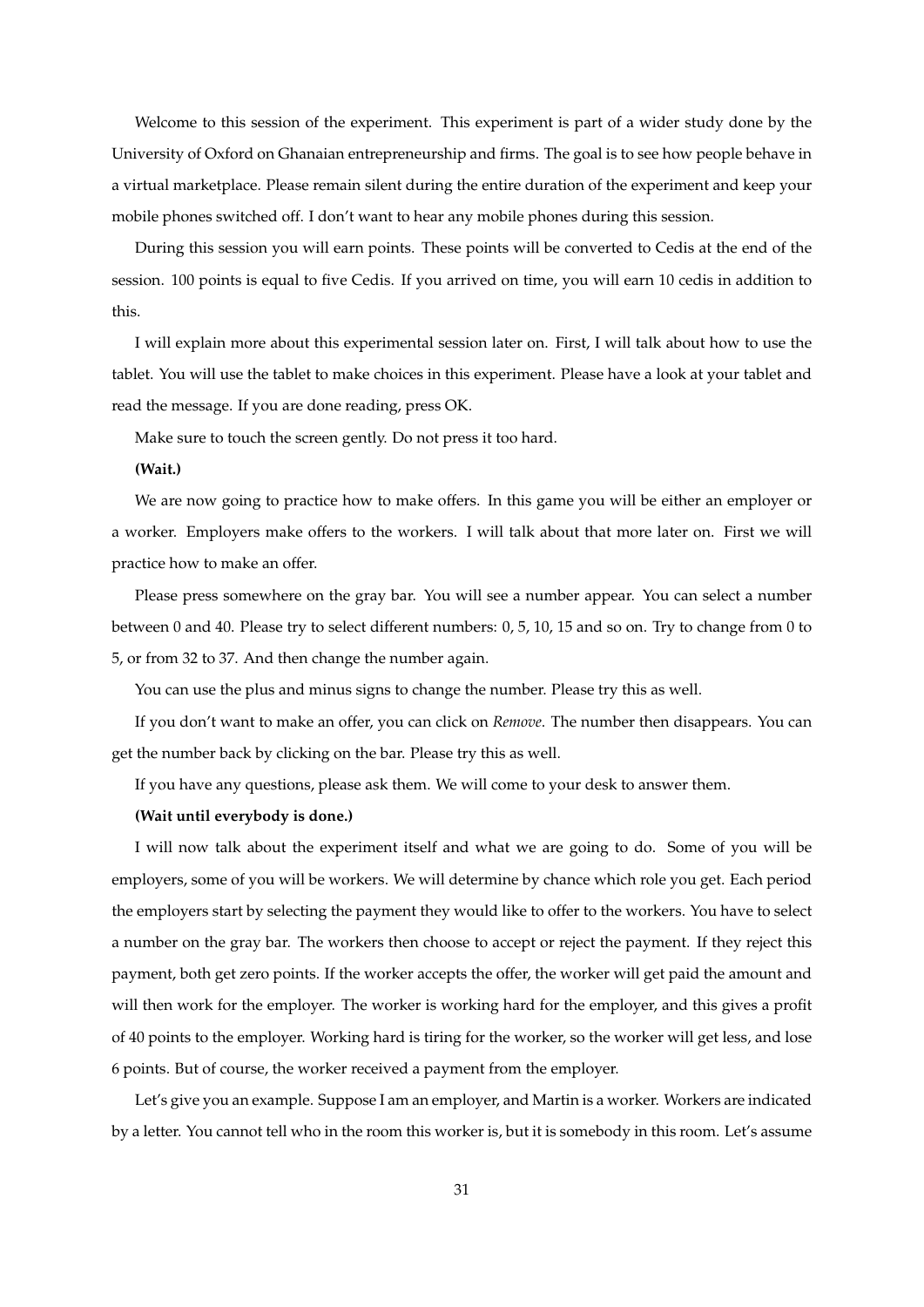that Martin is worker A. **(Show the sign of worker A)** I am an employer and can make an offer to Martin, by selecting a number between 0 and 40. **(Ask somebody in the public.)** Can I get a number between 0 and 40 from you? **(Write down the number)**

Ok, I am now going to make an offer of X points to Martin. Martin, do you accept or reject this offer?

#### **(Martin rejects.)**

Martin rejects, we now both get 0 points.

Now let's say he accepts the offer.

#### **(Martin gets the offer and keeps it.)**

I pay him the X points and he is going to work for me. That gives me a profit of 40 points. But I have paid him X points. So how much have I earned?

### **(Ask public and check understanding.)**

Martin was working hard, and that is tiring for him. He lost 6 points, but got my payment of X points. So how much has he earned?

#### **(Ask public and check understanding.)**

So I have earned ... points and Martin has earned ... points.

Please let us know if you have any questions about this. **(Walk around and check understanding**

### **with participants.)**

As long as you touch the bar, you can see graphs on top of the screen. These graphs show you how much you can earn if the worker accepts the offer. Please change the number, and see how the graphs change as well. Green means that you are earning money, red means that points will be deducted. Try to offer X points, and check the graphs. These numbers are the same as we just calculated together.

#### **(Initialize the main game by pressing the Start button on the admin screen.)**

We will now tell you whether you are a worker or an employer. Please press OK to continue. We will first play two rounds of practice. No points can be lost or earned. Please press OK to continue. If you see a waiting screen, please wait. You will see this screen a couple of times during the experiment. You will have to wait until everybody is finished making their choices.

### **(Wait until everybody has clicked OK twice)**

We are now in the first practice period. If you are an employer, please make an offer by selecting a number on the gray bar. And then press Submit. Make sure to do this before the time runs out.

### **(Wait until the workers can choose.)**

Now the workers can choose to accept or reject the offer. If you want to accept the offer, press Select. Then click OK. For this practice round, make sure to accept the offer, so that you know how this works. Make sure to do this before the time runs out. If you have accept an offer, we will ask you how many